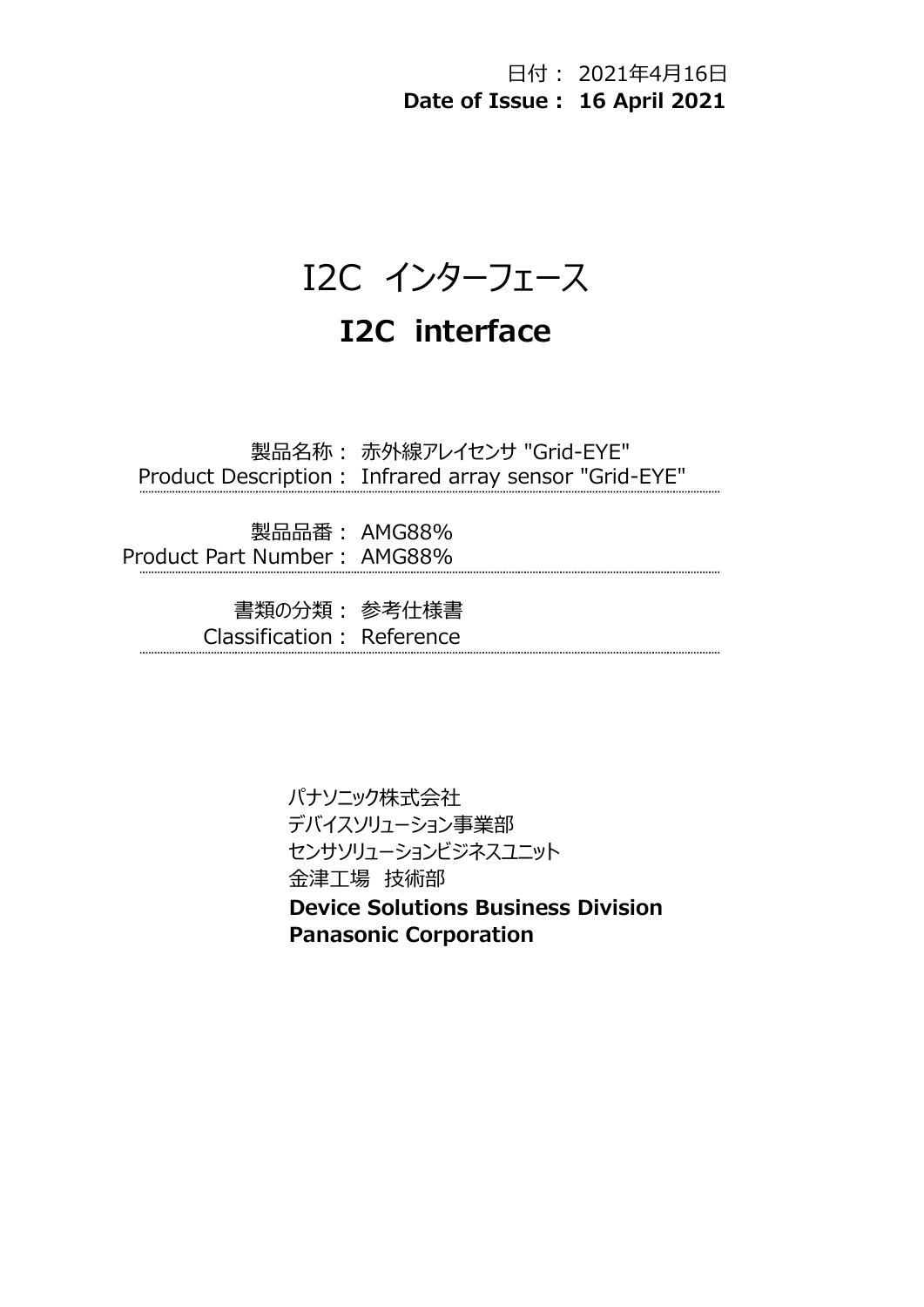| 書類分類 Classification                                                                                                                              |                         |              |                                  |                         |            |                          |                                         |                       |                  |          |                          |                                     |             | 仕様書No. Spec No. |               |  |
|--------------------------------------------------------------------------------------------------------------------------------------------------|-------------------------|--------------|----------------------------------|-------------------------|------------|--------------------------|-----------------------------------------|-----------------------|------------------|----------|--------------------------|-------------------------------------|-------------|-----------------|---------------|--|
|                                                                                                                                                  |                         |              | I2C interface                    |                         |            |                          |                                         |                       |                  |          |                          |                                     |             |                 |               |  |
| 品名 Part Name                                                                                                                                     |                         |              |                                  |                         |            | 品番 Part No.              |                                         |                       |                  |          |                          |                                     |             |                 |               |  |
| 赤外線アレイセンサ"Grid-EYE"<br>Infrared array sensor "Grid-EYE"                                                                                          |                         |              |                                  |                         |            |                          |                                         | <b>AMG88%</b>         |                  |          |                          |                                     | 21          |                 |               |  |
| Grid-EYEのI2C通信フォーマットは、I2Cバス仕様に準じます。<br>The communication format with "Grid-EYE" conforms to the I2C bus specification.                           |                         |              |                                  |                         |            |                          |                                         |                       |                  |          |                          |                                     |             |                 |               |  |
| $\ \cdot\ $ : Master(Microcomputer)                                                                                                              |                         |              |                                  |                         |            |                          | $\boxed{\phantom{a}}$ : Slave(Grid-EYE) |                       |                  |          |                          |                                     |             |                 |               |  |
| ■ パワーコントロールレジスタ<br>Power control register                                                                                                        |                         |              |                                  |                         |            |                          |                                         |                       |                  |          |                          |                                     |             |                 |               |  |
| デバイスの動作モードを設定するレジスタです。                                                                                                                           |                         |              |                                  |                         |            |                          |                                         |                       |                  |          |                          |                                     |             |                 |               |  |
| このレジスタに規定のコマンドを設定することで各動作モードに変更できます。<br>スリープモード時の書き込み動作は、ノーマルモードへの復帰(コマンド0x00)のみ有効です。<br>スリープモード時の読み出し動作は、無効です。                                  |                         |              |                                  |                         |            |                          |                                         |                       |                  |          |                          |                                     |             |                 |               |  |
| Register for setting operating mode of device.                                                                                                   |                         |              |                                  |                         |            |                          |                                         |                       |                  |          |                          |                                     |             |                 |               |  |
| With setting provided command, changing to each operating mode is possible.                                                                      |                         |              |                                  |                         |            |                          |                                         |                       |                  |          |                          |                                     |             |                 |               |  |
| Writing operation in sleep mode is only active in return to normal mode.(command 0x00)<br>Reading operation in sleep mode is invalid.            |                         |              |                                  |                         |            |                          |                                         |                       |                  |          |                          |                                     |             |                 |               |  |
|                                                                                                                                                  |                         |              |                                  |                         |            |                          |                                         |                       |                  |          |                          |                                     |             |                 |               |  |
| スリープモードからノーマルモードへの変更時には、レジスタの内容が不定となるため<br>イニシャルリセットとフラグリセットを下記順序で実施してください。                                                                      |                         |              |                                  |                         |            |                          |                                         |                       |                  |          |                          |                                     |             |                 |               |  |
| スリープモードからノーマルモードに変更→50msec以上待機                                                                                                                   |                         |              |                                  |                         |            |                          |                                         |                       |                  |          |                          |                                     |             |                 |               |  |
| →イニシャルリセット書き込み→2msec以上待機→フラグリセット書き込み                                                                                                             |                         |              |                                  |                         |            |                          |                                         |                       |                  |          |                          |                                     |             |                 |               |  |
| When operation mode change from sleep mode to normal mode, registors are undefined.                                                              |                         |              |                                  |                         |            |                          |                                         |                       |                  |          |                          |                                     |             |                 |               |  |
| Reset registor by writting initial reset and flag reset as following steps.<br>Operation mode change from sleep mode to normal mode→Wait 50msec. |                         |              |                                  |                         |            |                          |                                         |                       |                  |          |                          |                                     |             |                 |               |  |
| →Write Initial reset→Wait 2msec→Write flag reset                                                                                                 |                         |              |                                  |                         |            |                          |                                         |                       |                  |          |                          |                                     |             |                 |               |  |
|                                                                                                                                                  |                         |              |                                  |                         |            |                          |                                         |                       |                  |          |                          |                                     |             |                 |               |  |
| アドレス<br><b>Address</b>                                                                                                                           | レジスタ<br><b>Register</b> |              | Read<br>/Write                   | Bit<br>$ 7 \rangle$     | Bit<br>6   | <b>Bit</b><br>$\sqrt{5}$ | Bit<br> 4                               | Bit<br>$\overline{3}$ | Bit<br>$\vert$ 2 |          | Bit<br>$\mathbf{1}$      | Bit<br>10                           | 初期値         | Initial value   |               |  |
| 0x00                                                                                                                                             | <b>PCLT</b>             |              | R/W                              |                         | PCLT [7:0] |                          |                                         |                       |                  |          |                          |                                     | 0x00        |                 |               |  |
|                                                                                                                                                  |                         |              |                                  |                         |            |                          |                                         |                       |                  |          |                          |                                     |             |                 |               |  |
| コマンド                                                                                                                                             |                         | 動作モード        |                                  |                         |            |                          |                                         |                       |                  | 動作モード遷移図 |                          |                                     |             |                 |               |  |
| <b>Command</b><br>0x00                                                                                                                           |                         |              | <b>Operating mode</b><br>ノーマルモード |                         |            |                          |                                         |                       |                  |          |                          | Tradition diagram of operating mode |             |                 |               |  |
|                                                                                                                                                  |                         |              | normal mode                      |                         |            |                          |                                         |                       | POR              |          |                          |                                     |             |                 |               |  |
| 0x10                                                                                                                                             |                         |              | スリープモード                          |                         |            |                          |                                         |                       |                  |          |                          |                                     | ノーマルモード     |                 |               |  |
|                                                                                                                                                  |                         |              | Sleep mode                       |                         |            |                          |                                         |                       |                  |          |                          |                                     | Normal mode |                 |               |  |
|                                                                                                                                                  |                         |              |                                  |                         |            |                          |                                         |                       |                  |          | $0\times10$              |                                     |             |                 | $0 \times 00$ |  |
|                                                                                                                                                  |                         |              |                                  |                         |            |                          |                                         |                       |                  |          |                          |                                     |             |                 |               |  |
|                                                                                                                                                  |                         |              |                                  |                         |            |                          |                                         |                       |                  |          |                          |                                     | スリープモード     |                 |               |  |
|                                                                                                                                                  |                         |              |                                  |                         |            |                          |                                         |                       |                  |          |                          |                                     | Sleep mode  |                 |               |  |
|                                                                                                                                                  |                         |              |                                  |                         |            |                          |                                         |                       |                  |          |                          |                                     |             |                 |               |  |
|                                                                                                                                                  |                         |              |                                  |                         |            |                          |                                         |                       |                  |          |                          |                                     |             |                 |               |  |
| $\sf S$                                                                                                                                          | <b>Sensor Address</b>   | <b>RWACK</b> |                                  | <b>Resister Address</b> |            | ACK                      |                                         | Command               |                  | ACK P    |                          |                                     |             |                 |               |  |
|                                                                                                                                                  |                         |              |                                  | (0x00)                  |            |                          |                                         |                       |                  |          |                          |                                     |             |                 |               |  |
|                                                                                                                                                  |                         |              |                                  |                         |            |                          |                                         |                       |                  |          |                          |                                     |             |                 |               |  |
| <b>START</b>                                                                                                                                     |                         | 0            |                                  | <b>PCLT</b><br>Resister |            |                          |                                         |                       |                  |          | <b>STOP</b><br>condition |                                     |             |                 |               |  |
| condition                                                                                                                                        |                         | (Write)      |                                  |                         |            |                          |                                         |                       |                  |          |                          |                                     |             |                 |               |  |
|                                                                                                                                                  |                         |              |                                  |                         |            |                          |                                         |                       |                  |          |                          |                                     |             |                 |               |  |
|                                                                                                                                                  |                         |              |                                  |                         |            |                          |                                         |                       |                  |          |                          |                                     |             |                 |               |  |
|                                                                                                                                                  |                         |              |                                  |                         |            |                          |                                         |                       |                  |          |                          |                                     |             |                 |               |  |
|                                                                                                                                                  |                         |              |                                  |                         |            |                          |                                         |                       |                  |          |                          |                                     |             |                 |               |  |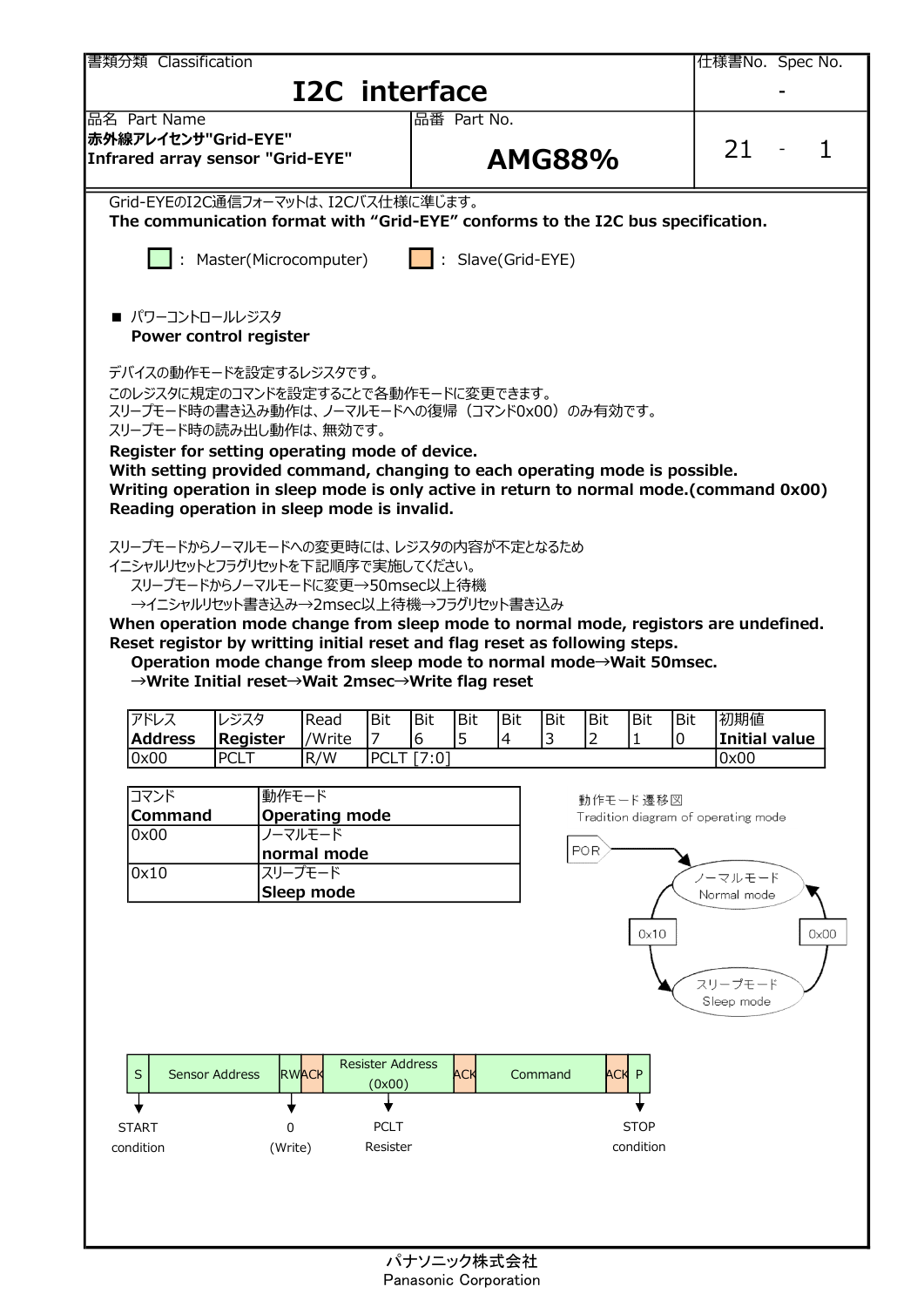<u>書類分類 Classification とのことをつくては、この形式を含むことを含むことがある。</u><br>それでは、この他様書No. Spec No. **I2C** interface 品名 Part Name 品番 Part No. 赤外線アレイセンサ"Grid-EYE"  $\frac{1}{2}$  Infrared array sensor "Grid-EYE" AMG88% 21 - 2 ■ リセットレジスタ Reset register ソフトウェアリセットを行うためのレジスタで、書き込みのみです。 特定のコードをレジスタに書き込むことで、ソフトウェアリセットを行うことができます。 ソフトウェアリセットは、2種類あります。 フラグリセット:ステータスレジスタ(0x04)、割り込みテーブル(0x10~0x17)をリセットします。 イニシャルリセット:フラグリセットを実施し、かつセンサの調整値が格納された不揮発性メモリの 読み出しを行います。 This register is for reset software. This has only writing function. Writing in specific code to register makes software reset possible. There are two kinds of software reset. Flag reset : This reset clear all the status register (0x04), and all the interrupt table  $(0x10~0x17)$ . Initial reset : This reset do same things as flag reset and read nonvolatile memorys which storage adujustment value of sensor. イニシャルリセットはスリープモードからノーマルモードへの変更後以外では使用しないでください。 イニシャルリセット後のサーミスタ出力データ、温度データは、 2フレーム以上待機後に読み出してください。 Do not use initial reset except changing of operation mode from sleep mode to normal mode. After operation mode change to normal mode, Read thermistor output data and temperature data after waitting more than 2 frame. アドレス レジスタ Read Bit Bit Bit Bit Bit Bit Bit Bit 初期値 Address Register //Write  $\begin{vmatrix} 7 & 6 & 5 \end{vmatrix}$  4  $\begin{vmatrix} 3 & 2 & 1 \end{vmatrix}$  10 | Initial value 0x01 RST W RST [7:0] コマンド マングランド マングランド マングリセット種類 しょうしょう Reset type 0x30 フラグリセット Flag reset Ox3F 2000 2000 2000 2000 2000 2000 2010 2020 2020 2020 2020 2020 2020 2020 2020 2020 2020 2020 2020 2020 2020 2 Initial reset 上記以外 else Resister Address S Sensor Address RWACK RESISTED MORE ACH RWACK COMMAND ACK Command ACK P (0x01) ╈ START 0 RST 0 RST STOP STOP **STOP** condition condition (Write) Resister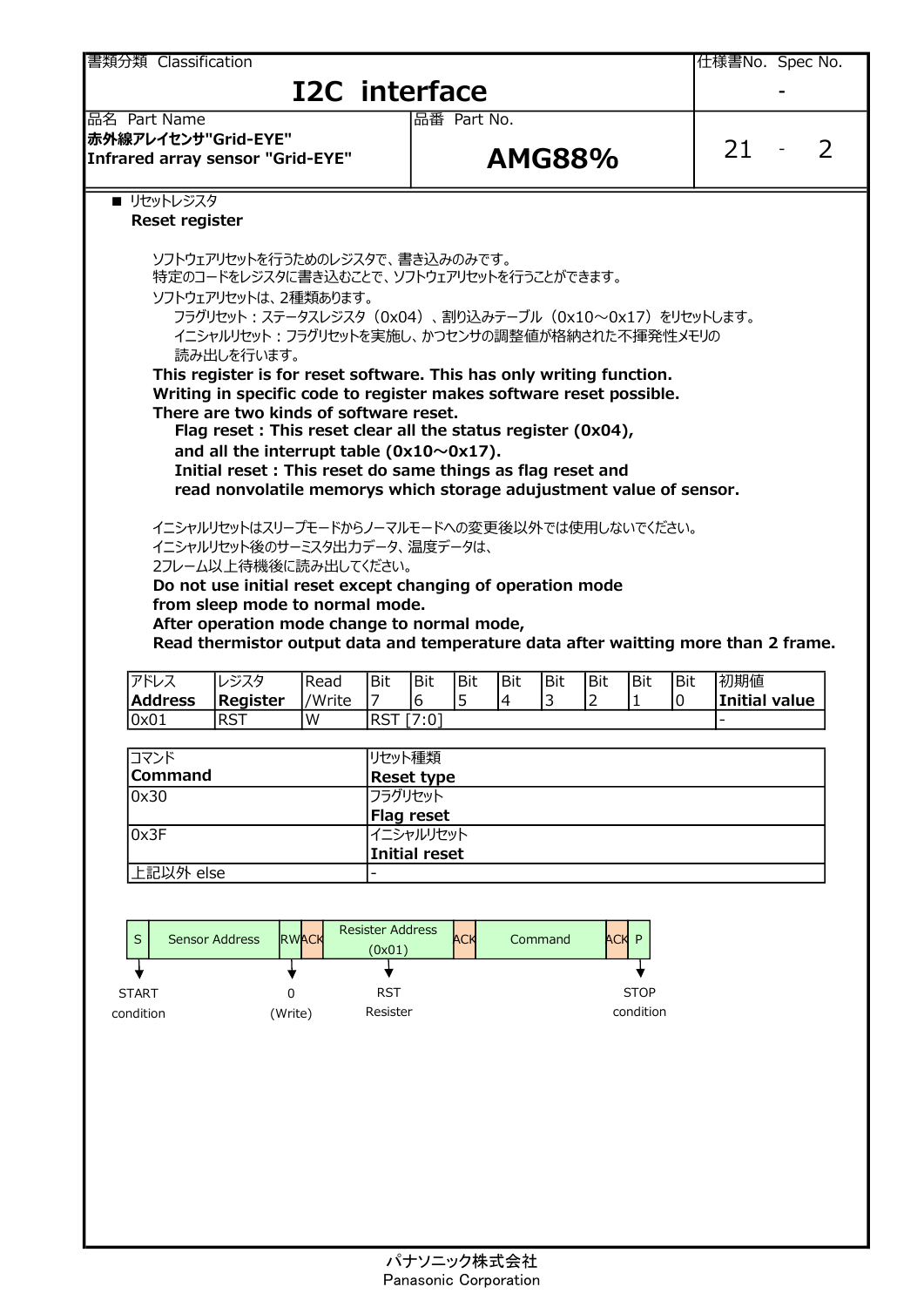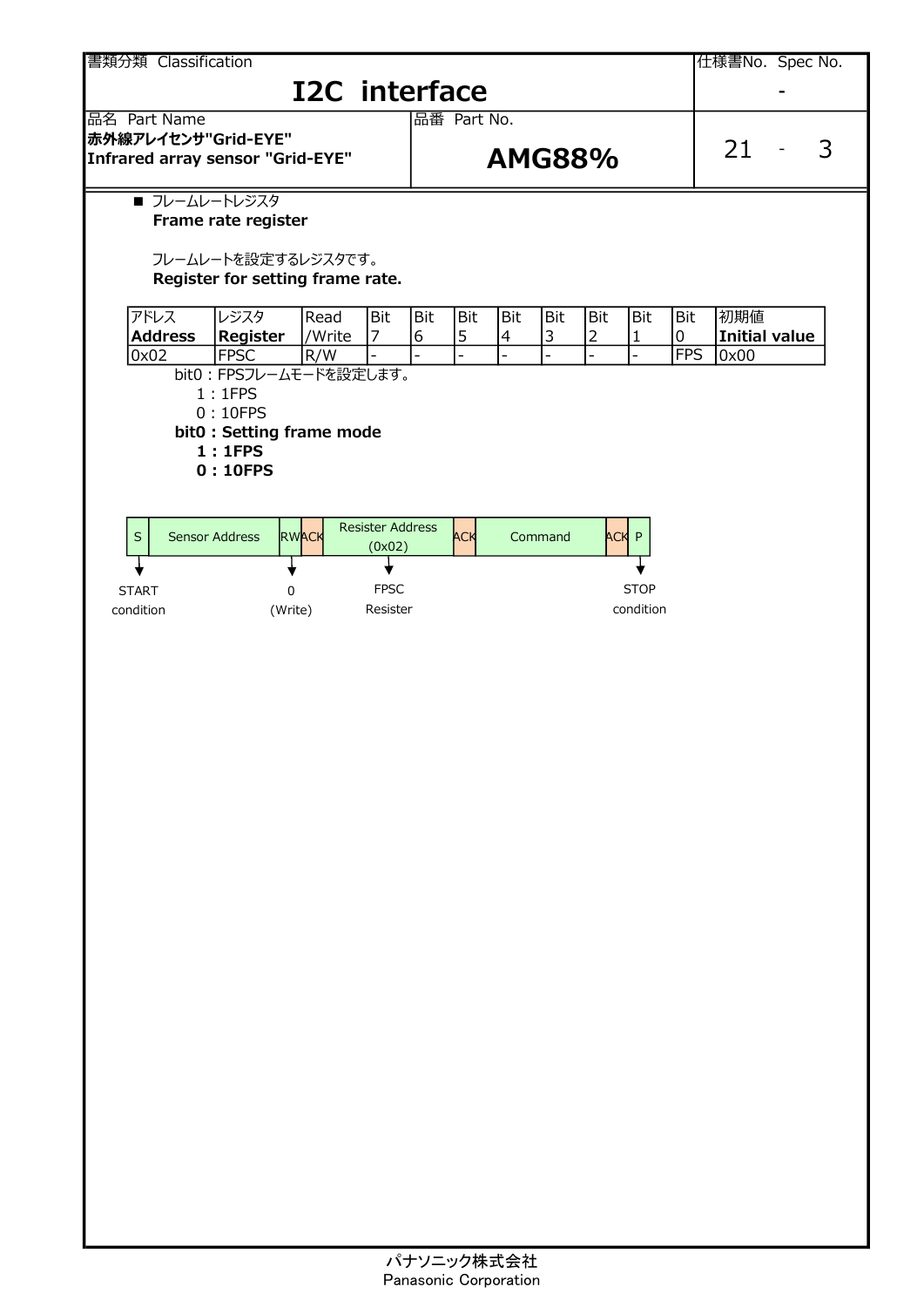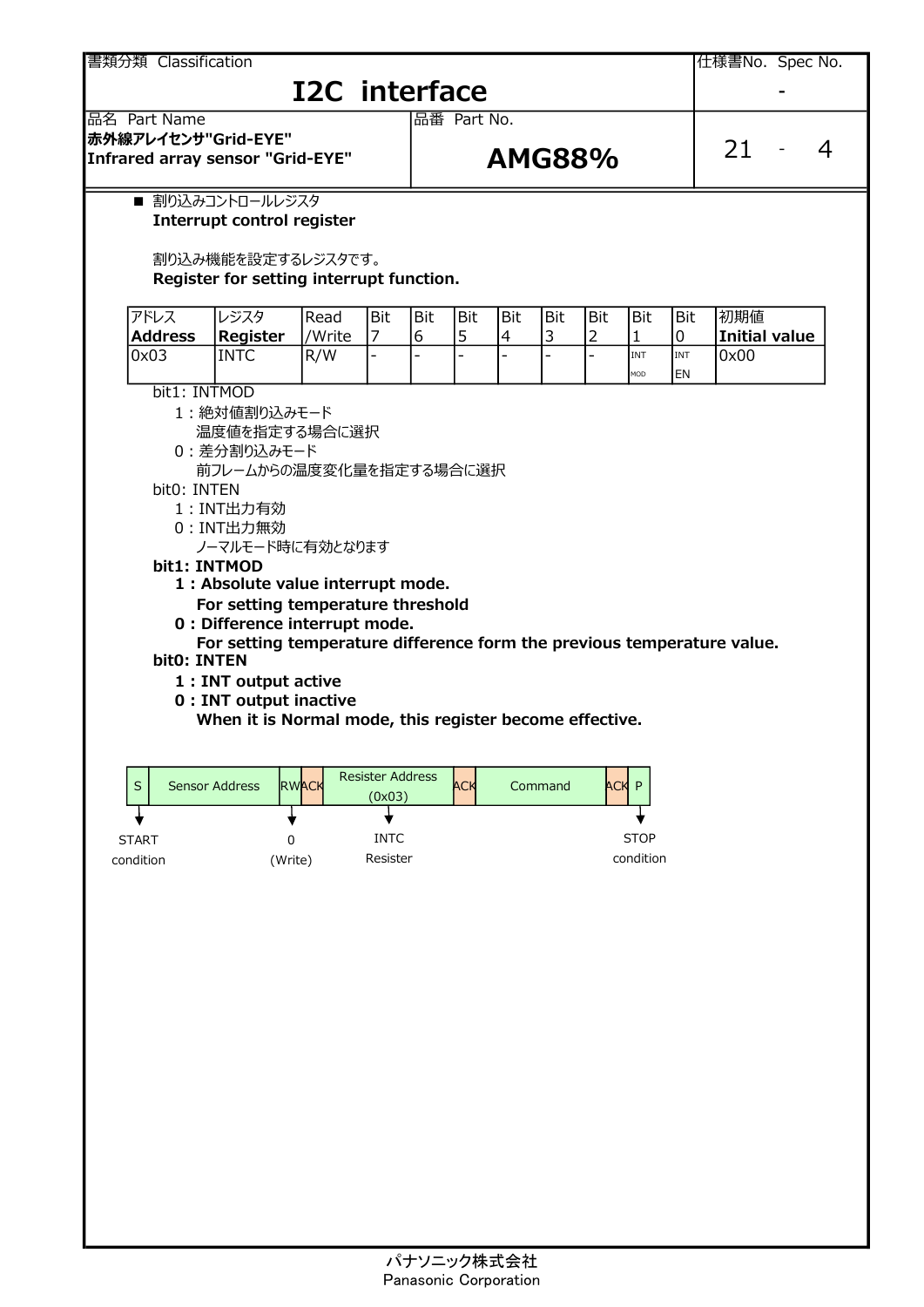■ ステータスレジスタ Status register オーバフローフラグと割り込みフラグを表示する読み出し専用のレジスタです。 Register for only reading to indicate overflow flag and interrupt flag. 電源電圧印加後、もしくはイニシャルリセット後は、 2フレーム以上待機後に割り込みフラグを読み出してください。 フラグがONの状態はリセットするまで保持します。 After applied power supply voltage or initial reset, Read interrupt flag after waitting more than 2 frame. The state of the flag is ON holds until reset. アドレス レジスタ Read Bit Bit Bit Bit Bit Bit Bit Bit 初期値 Address Register *|/Write |7 |6 |5 |4 |3 |2 |1 |0 |*Initial value 0x04 STAT R - - - - - 0x00 bit2: OVF\_IRS 1:温度出力値のオーバーフロー センサエレメント出力のAD変換結果がオーバーフローした時 bit1: INTF 1:割り込み発生 いずれかの割り込みテーブルレジスタ(0x10~0x17)の値が0x00以外 bit2: OVF\_IRS 1 : Temperature output overflow AD conversion result of sensor element is overflow bit1: INTF 1 : Interrupt outbreak Value of each interrupt table register ( $0x10~0x17$ ) : except for  $0x00$ 1 : サーモパイル温度出力オーバーフロー発生 1 : Thermopile temperature output overflow occurred 1 : サーモパイル温度出力割り込み発生 1 : Thermopile temperature output interrupt occurred - OVF \_IRS INTF <u>書類分類 Classification とのことをつくては、この形式を含むことを含むことを含むことを含むことになります。</u><br>このことには、このことには、このことには、このことには、このことには、このことには、このことには、このことには、このことには、このことには、このことには、このことには、このことには、このことには、このことは、このことは、こ I2C interface 品名 Part Name 品番 Part No. 赤外線アレイセンサ"Grid-EYE"  $\frac{1}{2}$  and EVE and EVE and EVE and  $\frac{1}{2}$  and EVE and  $\frac{1}{2}$  and  $\frac{1}{2}$  and  $\frac{1}{2}$  and  $\frac{1}{2}$  and  $\frac{1}{2}$  and  $\frac{1}{2}$  and  $\frac{1}{2}$  and  $\frac{1}{2}$  and  $\frac{1}{2}$  and  $\frac{1}{2}$  and  $\frac{1}{2}$  and  $\frac{1}{2$  $S$  Sensor Address  $RWACK$  Resister Address  $ACK$  S STAT 0 START (Write) Resister condition (Read) | co START 0 STAT condition (Write) Resister STOP | condition (Read) RWACK THE SENSOR ADDRESS RWACK Data 8bit [IIP] Resister Address **ACK S** Sensor Address **RWAC** (0x04) Data 8bit No P  $\mathsf{No}$   $\Box$ ACK II P | | 1 STOP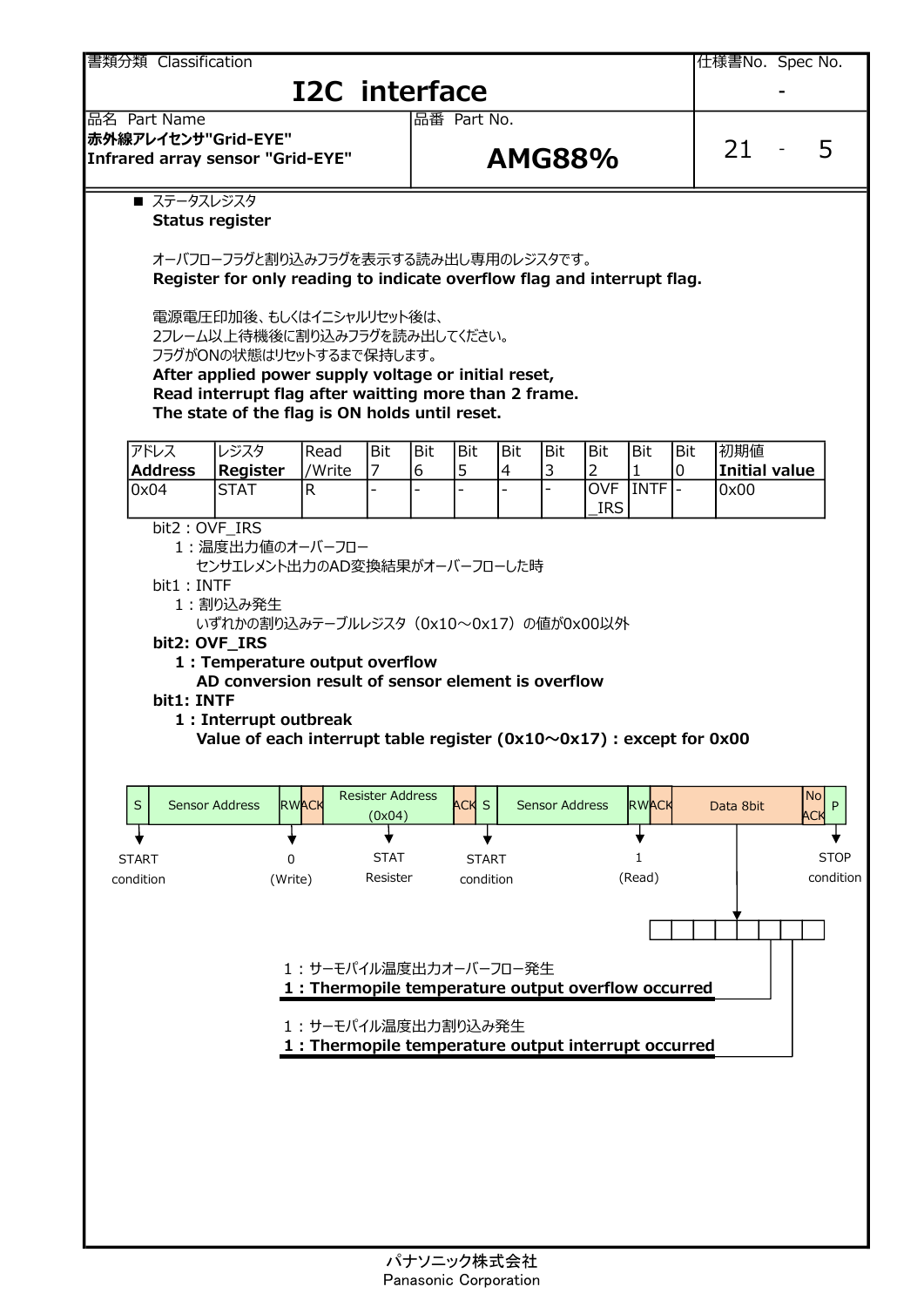■ ステータスクリアレジスタ status clear register オーバフローフラグと割り込みフラグをリセットするための書き込み専用のレジスタです。 書き込み後に、自動的に0x00となります。 Register for only writing to reset the overflow flag and interrupt flag. アドレス レジスタ Read Bit Bit Bit Bit Bit Bit Bit Bit 初期値 Address Register  $\frac{1}{W}$  /  $\frac{1}{6}$   $\frac{1}{5}$   $\frac{1}{4}$   $\frac{1}{3}$   $\frac{1}{2}$   $\frac{1}{1}$   $\frac{1}{0}$  Tnitial value 0x05 SCLR W - - - - - - 0x00 OVS INT bit2: OVS\_CLR 1:温度出力のオーバーフローフラグ リセット bit1: INTCLR 1:割り込みフラグ リセット bit2: OVS\_CLR 1 : Temperature output overflow flag reset bit1: INTCLR 1 : Interrupt flag reset 1 : サーモパイル温度出力オーバーフロークリア 1 : Thermopile temperature output overflow clear 1 : サーモパイル温度出力割り込みクリア 1 : Thermopile temperature output interrupt clear 書類分類 Classification しかします しかし しゅうしょう しんしゃ しんしゃ しんしゃ しんしょう しんしょう しんしょう しんしょう しんしょう **I2C** interface 品名 Part Name 品番 Part No. 赤外線アレイセンサ"Grid-EYE"  $\frac{1}{2}$  and EVE and EVE and EVE and  $\frac{1}{2}$  and  $\frac{1}{2}$  and  $\frac{1}{2}$  and  $\frac{1}{2}$  and  $\frac{1}{2}$  and  $\frac{1}{2}$  and  $\frac{1}{2}$  and  $\frac{1}{2}$  and  $\frac{1}{2}$  and  $\frac{1}{2}$  and  $\frac{1}{2}$  and  $\frac{1}{2}$  and  $\frac{1}{2}$  and  $CLR$  $CLR$  $S$  Sensor Address  $RWACK$ SCLR STOP Resister START 0 SCLR condition STOP **STOP** condition RWACK RESISTED HOURS ACK Resister Address (0x05) ACK P | NORTH | NORTH | NORTH | NORTH | NORTH | NORTH | NORTH | NORTH | NORTH | NORTH | NORTH | NORTH | NORTH | NORTH | NORTH | NORTH | NORTH | NORTH | NORTH | NORTH | NORTH | NORTH | NORTH | NORTH | NORTH | NORTH | NORTH 0 SCLR DEALER (Write) **Command** (8bit)  $ACK$   $ACK$  P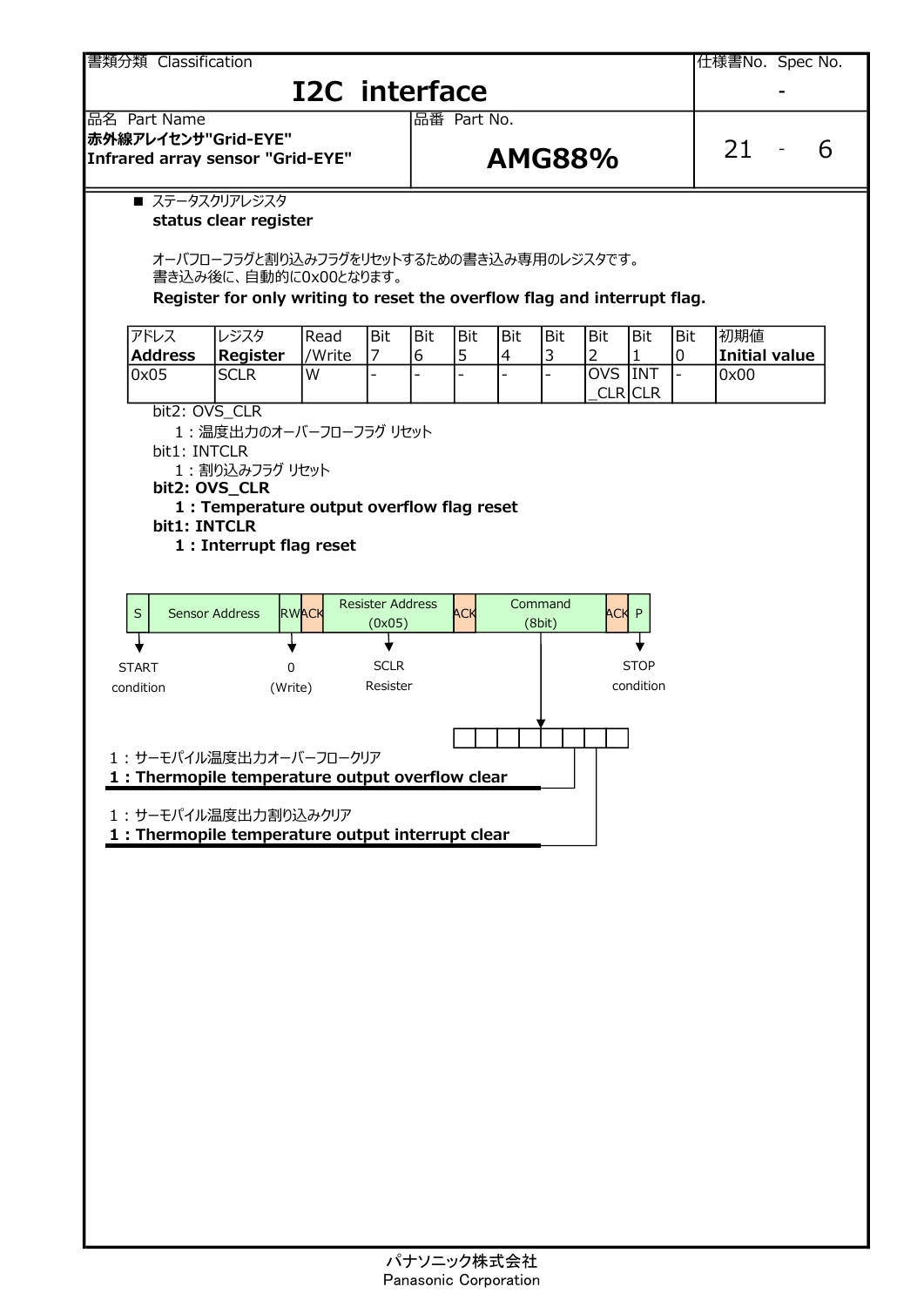

## **I2C** interface





### ■ アベレージレジスタ Average register

移動平均出力モードの設定をするためのレジスタです。 Register for setting of moving average output mode.

| アドレス           | ルジスタ     | lRead  | Bit                      | Bit | l Bit | !Bit | <b>Bit</b>               | l Bit | Bit                      | Bit | 初期値           |
|----------------|----------|--------|--------------------------|-----|-------|------|--------------------------|-------|--------------------------|-----|---------------|
| <b>Address</b> | Register | /Write | —                        |     |       | 14   | سه                       |       |                          | u   | Initial value |
| 10x07          | AVE      | IR/W   | $\overline{\phantom{a}}$ |     | 'MA   | . –  | $\overline{\phantom{0}}$ | -     | $\overline{\phantom{0}}$ |     | 0x00          |
|                |          |        |                          |     | 'MOD  |      |                          |       |                          |     |               |

bit5: MAMOD

1:2回移動平均出力モード

bit5: MAMOD

### 1 : twice moving average output mode

移動平均出力モードの設定方法は以下の手順です。

The method of setting moving average output mode is shown below.

移動平均出力モードを有効にする場合 インストリング アンバン 移動平均出力モードを無効にする場合

| フドレス               | Read   | 値     | アドレス             | Read   | 値            |
|--------------------|--------|-------|------------------|--------|--------------|
| <b>Address</b>     | 'Write | Value | Address          | /Write | <b>Value</b> |
| $\mathsf{lox1F}$   | W      | 0x50  | $\mathsf{lox1F}$ | W      | 0x50         |
| $\vert 0x1F \vert$ | W      | 0x45  | $\mathsf{lox1F}$ | W      | 0x45         |
| $\vert 0x1F \vert$ | W      | 0x57  | l0x1F            | W      | 0x57         |
| 0x07               | W      | 0x20  | l0x07            | W      | 0x00         |
| 0x1F               | W      | 0x00  | l0x1F            | W      | 0x00         |

# In case of setting on moving average In case of setting off moving average

| アドレス           | Read   | 値     |
|----------------|--------|-------|
| <b>Address</b> | /Write | Value |
| 0x1F           | W      | 0x50  |
| 0x1F           | W      | 0x45  |
| 0x1F           | W      | 0x57  |
| 0x07           | W      | 0x00  |
| 0x1F           | ٨Ι     | 0x00  |

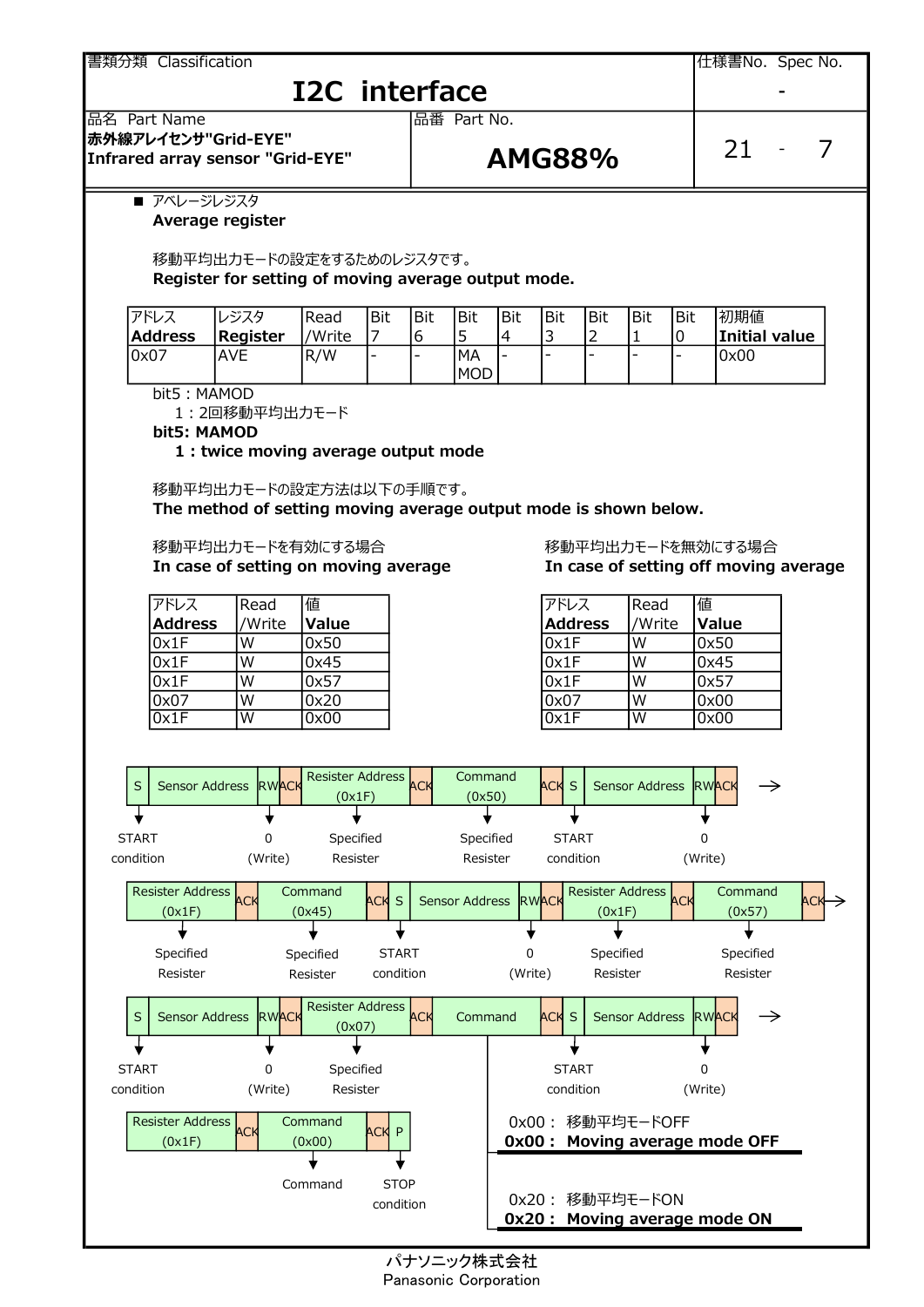<u>書類分類 Classification とのことをつくては、この形式を含むことを含むことがある。</u><br>それでは、この他様書No. Spec No.

# I2C interface

品名 Part Name 品番 Part No. 赤外線アレイセンサ"Grid-EYE" Infrared array sensor "Grid-EYE"  $AMGS8\%$ 

■ 割り込みレベルレジスタ

### Interrupt level register

割り込みレベルの上限/下限/ヒステリシスを設定するためのレジスタです。 1LSBが0.25℃に相当する12bit分解能を持ち、割り込みレベル設定は2の補数設定となります。

Register for setting upper / lower limit / hysteresis on interrupt level. 1 LSB has 12 bit resolution which is equivalent to 0.25℃ and interrupt level setting is two's complement setting.

| アドレス           | レジスタ            | Read   | Bit | Bit                  | Bit | Bit | Bit | <b>Bit</b>     | Bit              | Bit | 初期値           |
|----------------|-----------------|--------|-----|----------------------|-----|-----|-----|----------------|------------------|-----|---------------|
| <b>Address</b> | <b>Register</b> | /Write |     | b                    | 15  | 4   |     |                |                  |     | Initial value |
| 0x08           | <b>INTHL</b>    | R/W    |     | INT_LVL_H [7:0]      |     |     |     |                |                  |     | 0x00          |
| 0x09           | <b>INTHH</b>    |        |     |                      |     |     |     |                | INT_LVL_H [11:8] |     |               |
| 0x0A           | INTLL           |        |     | INT_LVL_L [7:0]      |     |     |     |                |                  |     |               |
| 0x0B           | <b>INTLH</b>    |        |     |                      |     |     |     |                | INT_LVL_L [11:8] |     |               |
| 0x0C           | <b>IHYSL</b>    |        |     | <b>INT_HYS</b> [7:0] |     |     |     |                |                  |     |               |
| 0x0D           | <b>IHYSH</b>    |        |     |                      |     |     |     | INT HYS [11:8] |                  |     |               |

INT\_LVL\_H [11:0]:

割り込みレベル上限設定

設定値より大きい値の場合、割り込み出力および割り込み画素テーブルがセットされます。

- INT\_LVL\_L [11:0]:
	- 割り込みレベル下限設定

設定値より小さい値の場合、割り込み出力および割り込み画素テーブルがセットされます。

### INT\_HYS [11:0]:

割り込みヒステリシスレベル設定

割り込み発生時、割り込みレベル上限/下限値に適用されるヒステリシスレベルを設定します。 割り込みレベルを超える値を設定した場合、正しく割り込み出力されません。

### INT\_LVL\_H [11:0]:

Interrupt level upper limit register

When the value is upper than the set value,

interrupt output and interrupt pixel table are set.

INT\_LVL\_L [11:0]:

Interrupt level lower limit setting

When the value is lower than the set value,

interrupt output and interrupt pixel table are set.

### INT\_HYS [11:0]:

Setting of interrupt hysteresis level

When interrupt is generated,

set hysteresis level applied to interrupt level upper / lower value.

When the value is set over interrupt level, interrupt output cannot be correct.

本レジスタの設定が初期値0x00の場合は、ステータスレジスタのフラグがONになります。

If this register is setted initlal vaule (0x00), Flag of status register become ON.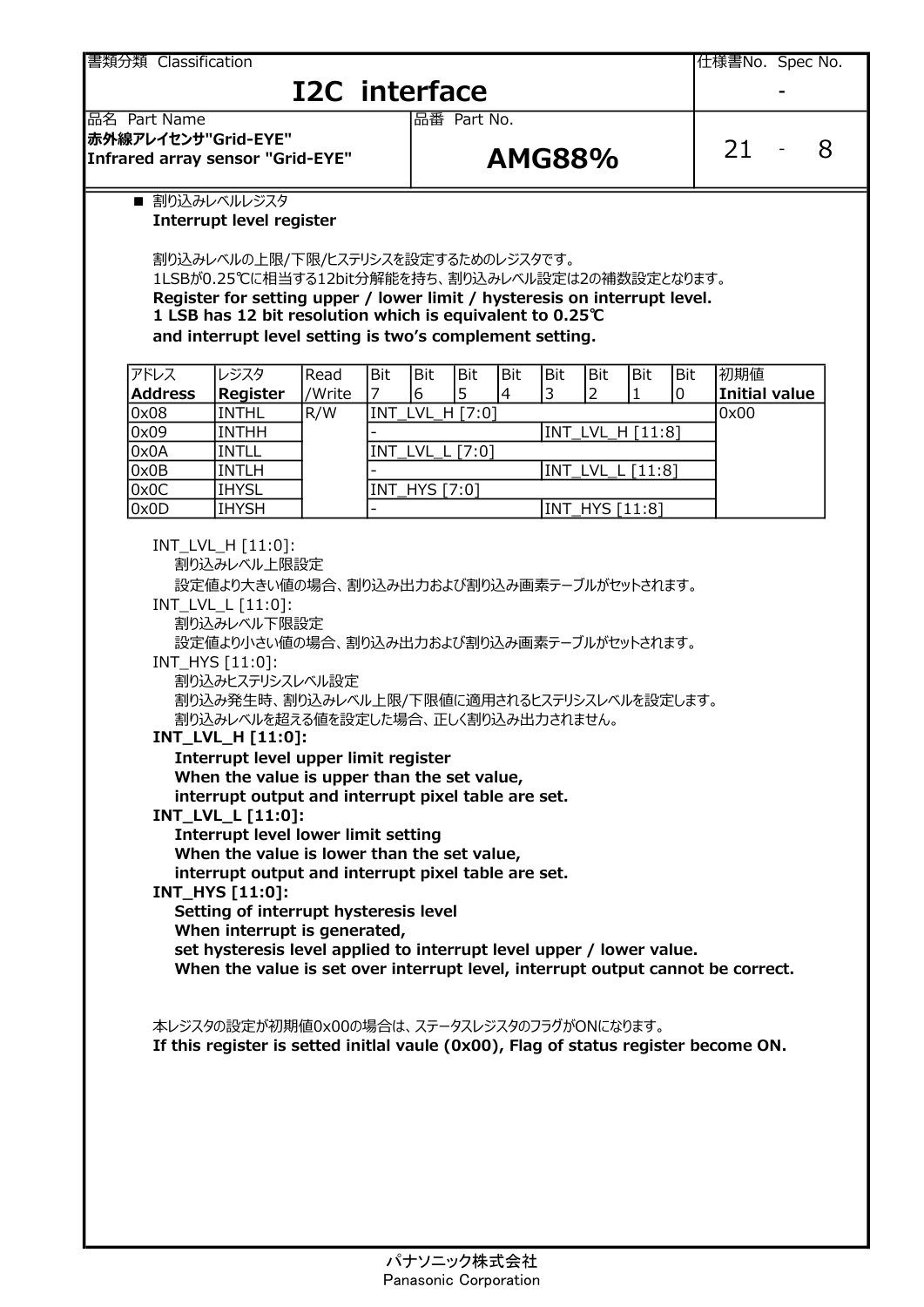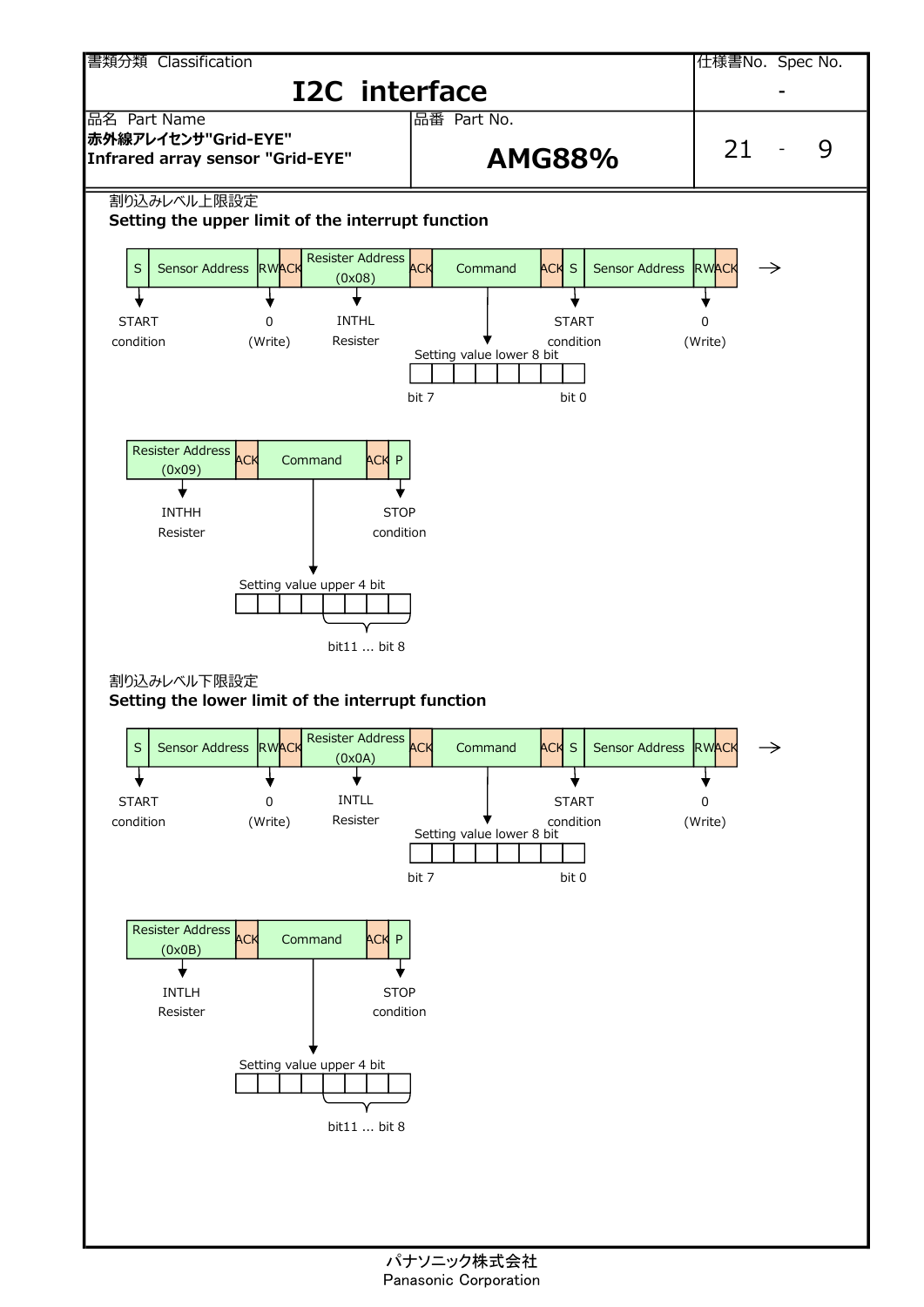■ サーミスタレジスタ Thermistor register サーミスタ温度レジスタは、サーミスタ温度データを表示する読み出し専用のレジスタです。 .<br>温度データは、12bitデータ, 2バイトデータとなります。 1LSBが0.0625℃に相当する12bit分解能を持ち、符号+絶対値で表されます。 主な温度データを以下の表に記します。 Thermistor temperature register is a read only register which indicate thermistor temperature data. Temperature Data is 12 bit data and 2 byte data. 1 LSB has 12 bit resolution which is equivalent to 0.0625℃ and it is indicated as code + absolute value. Main temperature data are shown below. アドレス レジスタ Read Bit Bit Bit Bit Bit Bit Bit Bit 初期値 Address Register *VWrite*  $\begin{array}{ccc} 7 & 6 & 5 & 4 & 3 & 2 & 1 & 0 \end{array}$  Initial value 0x0E |TTHL |R |T7 |T6 |T5 |T4 |T3 |T2 |T1 |T0 |-0x0F |TTHH |R |- |- |- |- |+/-|T10 |T9 |T8 |-温度 2進数 16進数 Temperature | Binary number | HEX number +127.9375℃ 0111\_1111\_1111 0x7FF +25℃ 0001 1001 0000 0x190 +0.25℃ 0000\_0000\_0100 0x004 0℃ 0000\_0000\_0000\_0000 0000 0x000  $-0.25$ ℃  $|10000000000$  0100 0000 0100  $|0x804$ -59.6875℃ 1011\_1011\_1011 0xBBB <u>書類分類 Classification とのことをつくては、この形式を含むことを含むことがある。</u><br>それでは、このことには、このことには、Spec No. I2C interface 品名 Part Name 品番 Part No. 赤外線アレイセンサ"Grid-EYE"  $\frac{1}{2}$  Infrared array sensor "Grid-EYE"  $\frac{1}{2}$  AMG88% 21 - 10 T3 T2 T1  $+/-$  T<sub>10</sub> T<sub>9</sub> S Sensor Address RWACK S TTHL START 0 START Resister condition (Write) condition RWACK  $\overline{A}$   $\overline{C}$   $\overline{A}$   $\overline{C}$  Sensor Address RWACK Data (8 bit) ACK  $\rightarrow$ Resister Address ACK S Sensor Address RWACK (0x0E) RWACK Data (8 bit) ACK  $\rightarrow$  I Bit Bit Bit Bit 初期値<br>  $\frac{3}{13}$  2 1 0 Initial value<br>  $\frac{+/-}{110}$  To -<br>  $\frac{16$  UV To To -<br>  $\frac{16}{}$  Ox Te -<br>
0x Te -<br>
0x Te -<br>
0x Te -<br>
0x Te -<br>
0x Te -<br>
0x Ox BB<br>
0x 000<br>
0x 000<br>
0x 000<br>
0x 000<br>
0x 000<br>
0x 000<br>
0x 000 and<br>
Bit Bit 初期値<br>
1 0 Initial value<br>
T1 T0 -<br>
T9 T8 -<br>
数<br>
mumber<br>
F<br>
0<br>
4<br>
0<br>
4<br>
B<br>
Data (8 bit) ACK ->  $\begin{array}{|l|l|} \hline 2 & 1 & 0 & \text{Initial value} \\ \hline \hline 12 & 11 & 10 & - \\ \hline 110 & 19 & 18 & - \\ \hline \hline \end{array}$   $\begin{array}{|l|} \hline \text{16} \text{#} \text{#} \text{t} \text{ number} \\ \hline \text{16} \text{K} \text{ number} \\ \hline \text{0} \times \text{7FF} \\ \hline \text{0} \times \text{190} \\ \hline \text{0} \times \text{004} \\ \hline \text{0} \times \text{004} \\ \hline \text{0$ 1 (Read) Data (8 bit) No and a set of the set of the set of the set of the set of the set of the set of the set of the set of the set ACK FOR THE CONTROL CONTROL CONTROL CONTROL CONTROL CONTROL CONTROL CONTROL CONTROL CONTROL CONTROL CONTROL CONTROL CONTROL CONTROL CONTROL CONTROL CONTROL CONTROL CONTROL CONTROL CONTROL CONTROL CONTROL CONTROL CONTROL CO  $P$  |  $\blacksquare$ Thermistor temperature output upper 8 bit  $\frac{1000\ 0000\ 0100}{1011\ 1011\ 1011}$   $\frac{1}{0} \times 804$ <br>
WACK<br>
Resister Address CCK S<br>
COXOES<br>
O
THL START<br>
Thermistor temperature output lower 8 bit<br>
Thermistor temperature output lower 8 bit<br>
P
P
TOP<br>
O
TOP<br>
O
THE START

condition

STOP **STOP** 

 $ACK$   $\rightarrow$   $\qquad$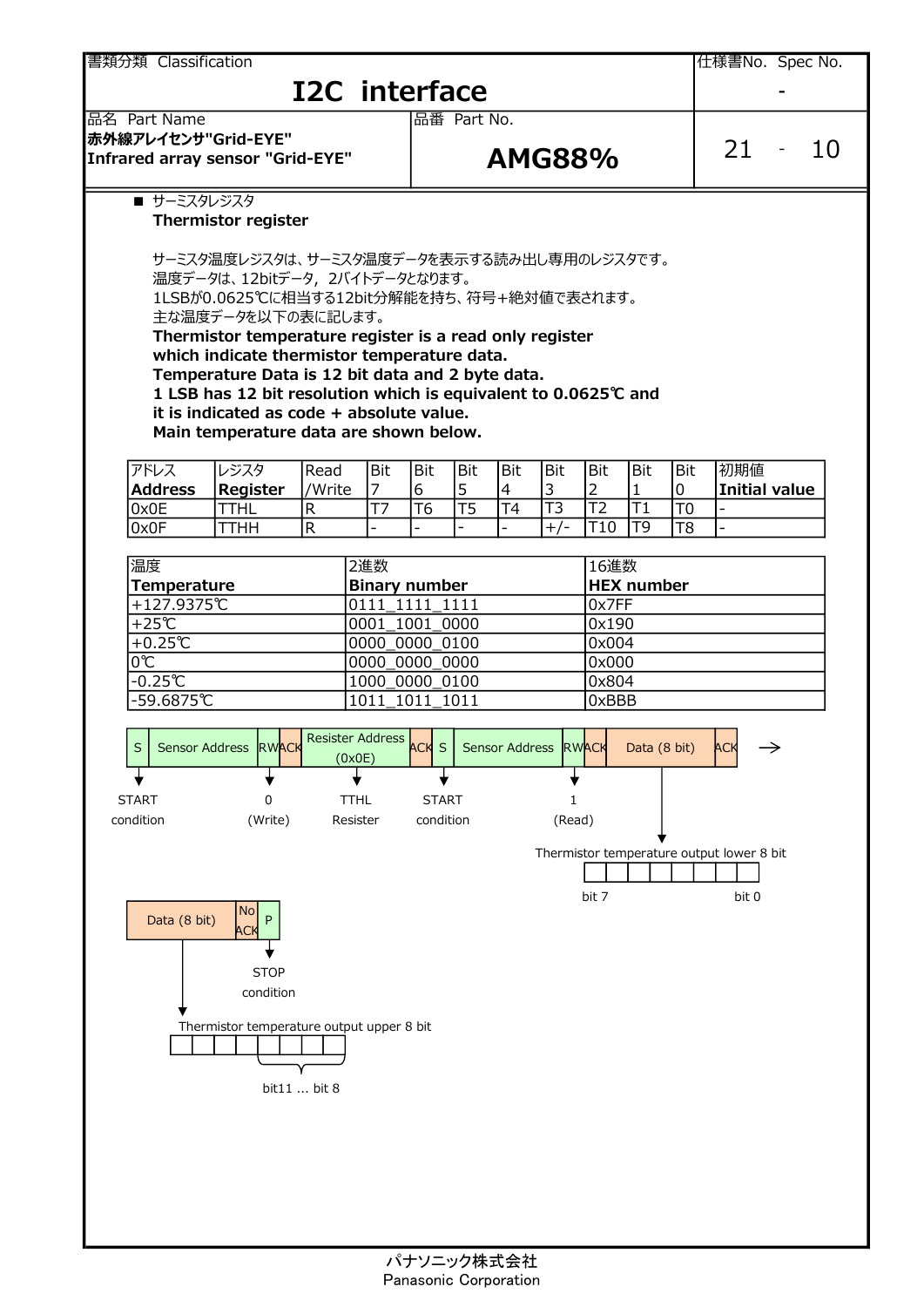書類分類 Classification

# **I2C** interface

仕様書No. Spec No.

品名 Part Name 品番 Part No. 赤外線アレイセンサ"Grid-EYE"

## $\frac{1}{2}$  and EVS sensor "Grid-EYE"  $\frac{1}{2}$  AMG88% 21 - 11

■ 割り込みテーブルレジスタ

Interrupt table register

温度出力がしきい値を超えた画素を表示する読み出し専用のレジスタです。 しきい値を超えた画素がセットされます。 Register for reading only to indicate pixels

which temperature outputs are over the threshold.

Setting pixels over the threshold.

| アドレス               | レジスタ                                                                                                                                                                                                                            | Read                              | <b>Bit</b> | Bit                                                                                             | Bit | Bit                  | Bit    | Bit | Bit          | Bit | 初期値           |
|--------------------|---------------------------------------------------------------------------------------------------------------------------------------------------------------------------------------------------------------------------------|-----------------------------------|------------|-------------------------------------------------------------------------------------------------|-----|----------------------|--------|-----|--------------|-----|---------------|
| <b>Address</b>     | Register                                                                                                                                                                                                                        | /Write                            |            | 6                                                                                               | 5   | 4                    | 3      |     |              | 0   | Initial value |
| 0x10               | INT <sub>0</sub>                                                                                                                                                                                                                | R                                 |            | 画素8 画素7 画素6 画素5 画素4 画素3 画素2 画素1 0x00                                                            |     |                      |        |     |              |     |               |
|                    |                                                                                                                                                                                                                                 |                                   |            | PIX8 PIX7 PIX6 PIX5 PIX4 PIX3 PIX2 PIX1                                                         |     |                      |        |     |              |     |               |
| $\log_{11}$        | INT1                                                                                                                                                                                                                            | R.                                |            | 画素16 画素15 画素14 画素13 画素12 画素11 画素10 画素9 0x00                                                     |     |                      |        |     |              |     |               |
|                    |                                                                                                                                                                                                                                 |                                   |            | PIX16 PIX15 PIX14 PIX13 PIX12 PIX11 PIX10 PIX9                                                  |     |                      |        |     |              |     |               |
| $\vert 0x12 \vert$ | INT <sub>2</sub>                                                                                                                                                                                                                | $\mathsf{R}$                      |            | 画素24 画素23 画素22 画素21 画素20 画素19 画素18 画素17 0x00                                                    |     |                      |        |     |              |     |               |
|                    |                                                                                                                                                                                                                                 |                                   |            | PIX24 PIX23 PIX22 PIX21 PIX20 PIX19 PIX18 PIX17<br>画素32 画素31 画素30 画素29 画素28 画素27 画素26 画素25 0x00 |     |                      |        |     |              |     |               |
| 0x13               | INT3                                                                                                                                                                                                                            | $\mathsf{R}$                      |            | PIX32   PIX31   PIX30   PIX29   PIX28   PIX27   PIX26   PIX25                                   |     |                      |        |     |              |     |               |
| $\vert 0x14 \vert$ | INT4                                                                                                                                                                                                                            | $\mathsf{R}$                      |            | 画素40 画素39 画素38 画素37 画素36 画素35 画素34 画素33 0x00                                                    |     |                      |        |     |              |     |               |
|                    |                                                                                                                                                                                                                                 |                                   |            | PIX40 PIX39 PIX38 PIX37 PIX36 PIX35 PIX34 PIX33                                                 |     |                      |        |     |              |     |               |
| $\log_{15}$        | INT5                                                                                                                                                                                                                            | $\mathsf{R}$                      |            | 画素48 画素47 画素46 画素45 画素44 画素43 画素42 画素41 0x00                                                    |     |                      |        |     |              |     |               |
|                    |                                                                                                                                                                                                                                 |                                   |            | PIX48 PIX47 PIX46 PIX45 PIX44 PIX43 PIX42 PIX41                                                 |     |                      |        |     |              |     |               |
| $\vert 0x16 \vert$ | INT6                                                                                                                                                                                                                            | $\mathsf{R}$                      |            | 画素56 画素55 画素54 画素53 画素52 画素51 画素50 画素49 0x00                                                    |     |                      |        |     |              |     |               |
|                    |                                                                                                                                                                                                                                 |                                   |            | PIX56 PIX55 PIX54 PIX53 PIX52 PIX51 PIX50 PIX49                                                 |     |                      |        |     |              |     |               |
| 0x17               | INT7                                                                                                                                                                                                                            | R.                                |            | 画素64 画素63 画素62 画素61 画素60 画素59 画素58 画素57 0x00                                                    |     |                      |        |     |              |     |               |
|                    |                                                                                                                                                                                                                                 |                                   |            | PIX64 PIX63 PIX62 PIX61 PIX60 PIX59 PIX58 PIX57                                                 |     |                      |        |     |              |     |               |
| PIXn:<br>PIXn:     | 1: 該当画素の割り込み発生<br>0: 該当画素の割り込み無し<br>1: Pixel* interrupt is generated.<br>0: Pixel* interrupt is not generated.<br>割り込みテーブルは、温度データ更新タイミングで更新されます。<br>Interrupt Table is renewed in timing with when temperature data is renewed. |                                   |            |                                                                                                 |     |                      |        |     |              |     |               |
| $\mathsf S$        | Sensor Address RWACK                                                                                                                                                                                                            | <b>Resister Address</b><br>(0x10) |            | <b>ACK S</b>                                                                                    |     | Sensor Address RWACK |        |     | Data (8 bit) |     | ACK<br>.      |
|                    |                                                                                                                                                                                                                                 |                                   |            |                                                                                                 |     |                      |        |     |              |     |               |
| <b>TART</b>        | U                                                                                                                                                                                                                               | InT <sub>0</sub>                  |            | <b>START</b>                                                                                    |     |                      |        |     |              |     |               |
| ndition            | (Write)                                                                                                                                                                                                                         | Resister                          |            | condition                                                                                       |     |                      | (Read) |     |              |     |               |

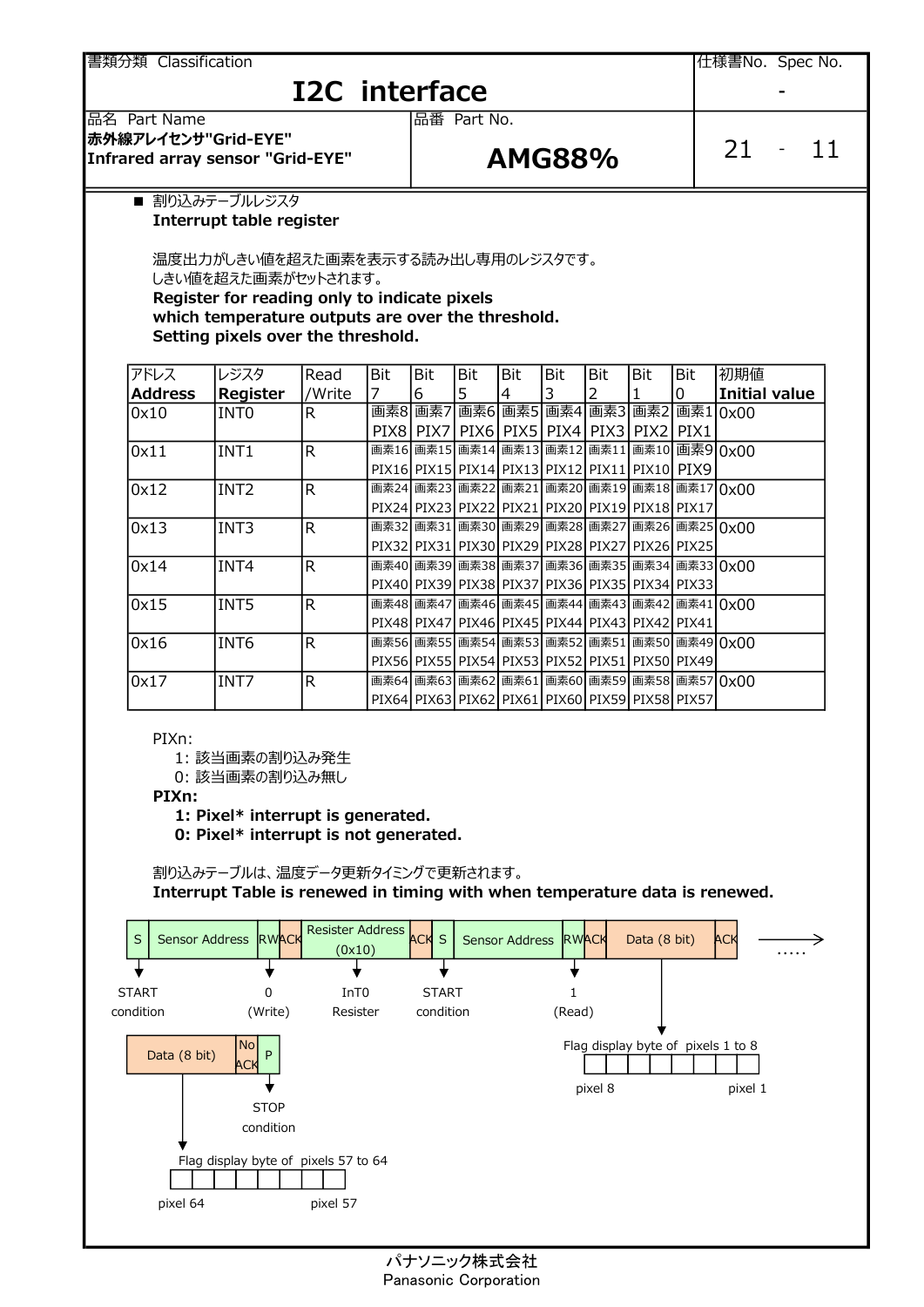<u>書類分類 Classification とのことをつくては、この形式を含むことを含むことがある。</u><br>それでは、この他様書No. Spec No.

## **I2C** interface

### 品名 Part Name 品番 Part No. 赤外線アレイセンサ"Grid-EYE"

## Infrared array sensor "Grid-EYE"  $AMGS8\%$

|  | . . |
|--|-----|
|--|-----|

■ 温度レジスタ

### Temperature register

1画素当たりの温度データを表示する読み出し専用のレジスタです。

各画素の温度データは12bitデータで、2バイトデータとなります。

1LSBが0.25℃に相当する12bit分解能(11bit+サイン)を持ち、2の補数形式で表されます。 主な温度データを以下の表に記します。

Register for reading only to indicate temperature data per 1 pixel. Temperature Data of each pixel is 12 bit data and 2 byte data.

1 LSB has 12 bit resolution (11 bit + sign) which is equivalent to 0.25℃ and it is indicated as two's complement form.

Main temperature data are shown below.

| アドレス           | 』レジスタ           | Read   | Bit                      | Bit                      | l Bit | Bit | Bit | Bit | <b>Bit</b> | Bit | 初期値           |
|----------------|-----------------|--------|--------------------------|--------------------------|-------|-----|-----|-----|------------|-----|---------------|
| <b>Address</b> | <b>Register</b> | 'Write | -                        |                          |       |     | ے   | -   |            |     | Initial value |
| 0x80           | TO1L            |        |                          | O                        |       |     | ٮ   | --- |            | T0  | 10x00         |
| 0x81           | TO1H            |        | $\overline{\phantom{0}}$ | $\overline{\phantom{0}}$ | -     | . . | -   |     |            | T8  | 0x00          |

| 温度                      | 2進数                  | 16進数              |  |  |  |
|-------------------------|----------------------|-------------------|--|--|--|
| Temperature             | <b>Binary number</b> | <b>HEX number</b> |  |  |  |
| $+125$ ℃                | 0001 1111 0100       | 0x1F4             |  |  |  |
| $+25^{\circ}C$          | 0000 0110 0100       | 0x064             |  |  |  |
| $+0.25$ °C              | 0000 0000 0001       | 0x001             |  |  |  |
| $\overline{0^{\circ}C}$ | 0000 0000 0000       | 0x000             |  |  |  |
| $-0.25C$                | 1111 1111 1111       | OxFFF             |  |  |  |
| $-25^\circ$ C           | 1111 1001 1100       | OxF9C             |  |  |  |
| $-55C$                  | 1111 0010 0100       | 0xF24             |  |  |  |

画素 1~64 (0x80~0xFF) の温度データは、外部Masterからの指示が無いタイミングで、 64画素すべてを一括で更新します。 更新時間は設定したフレームレートにより決まります. 0x80~0xFFを同時に読み出しすることで、64画素データの中で、 新旧の温度データが混在することはございません。 Temperature data of pixel  $1 \sim 64$  (0x80 $\sim$ 0xFF) are renewed in a lump in timing with no instruction from external Master. (Renewal time depends on the setting frame rate.) Because of reading 0x80~0xFF at once, old and new temperature data never be mingled in 64 pixels data.

検知可能な測定対象物の温度範囲外で使用された場合、

異常値になる可能性があります。

Temperature data may be unexpected value,

if the sensor measure in outside of detection temperature range of measurement object.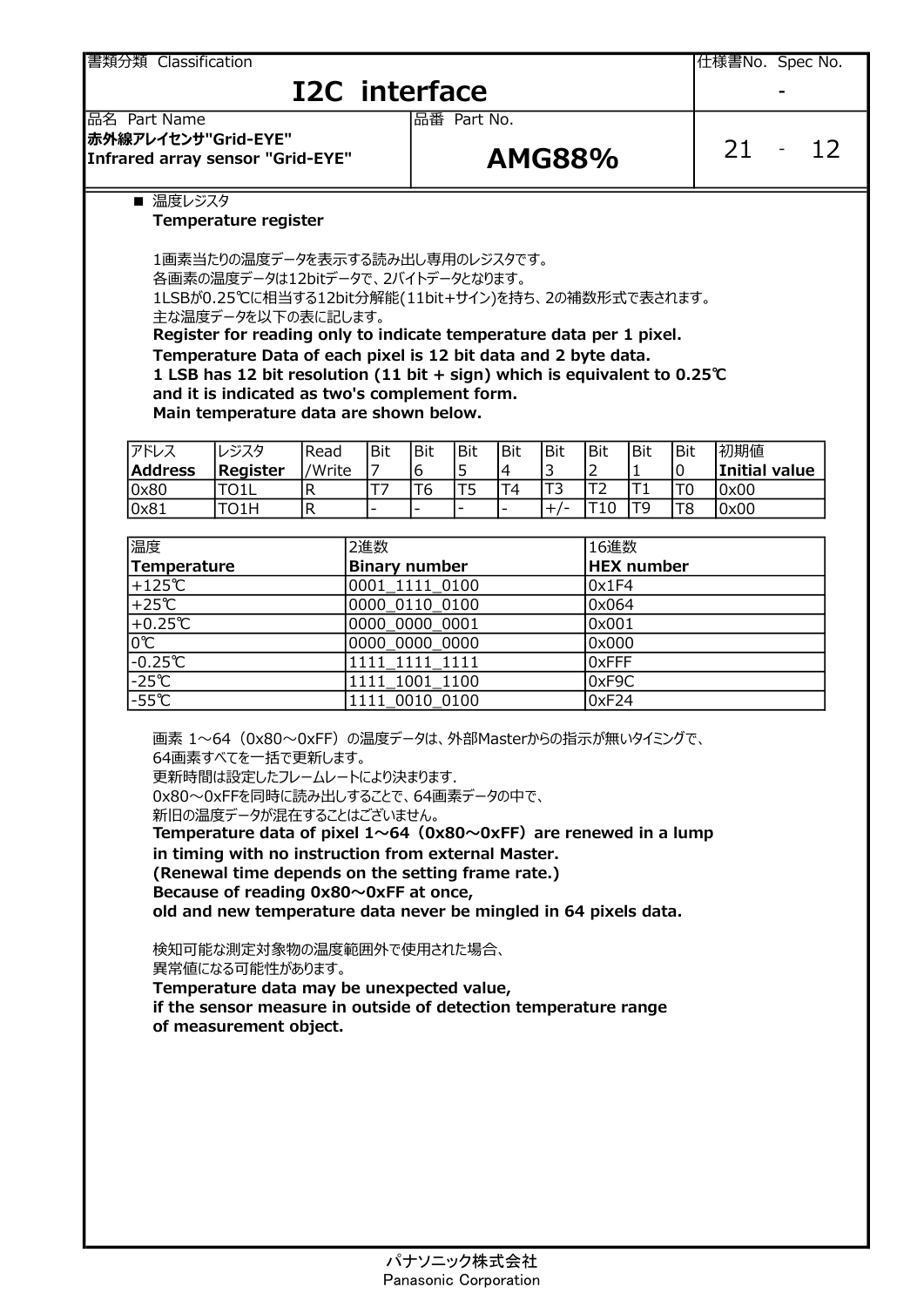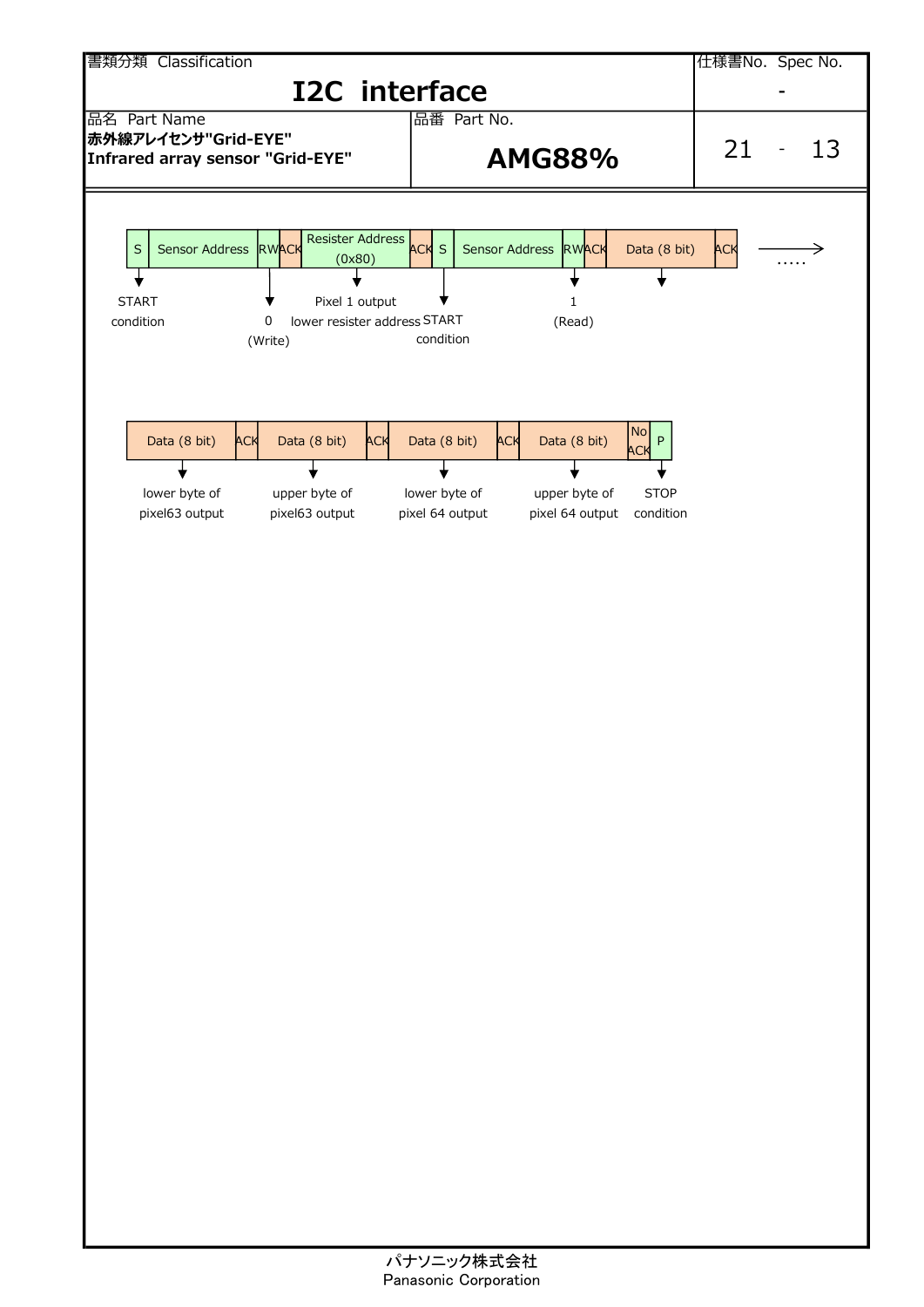|          | 品名 Part Name                                               |                                                 | 品番 Part No.                                        |                                                           |                                                                                                     |                                                   |
|----------|------------------------------------------------------------|-------------------------------------------------|----------------------------------------------------|-----------------------------------------------------------|-----------------------------------------------------------------------------------------------------|---------------------------------------------------|
|          | 赤外線アレイセンサ"Grid-EYE"<br>Infrared array sensor "Grid-EYE"    |                                                 | <b>AMG88%</b>                                      | $21 -$<br>14                                              |                                                                                                     |                                                   |
|          | ■ レジスタのリセット<br><b>Reset of register</b>                    |                                                 |                                                    |                                                           |                                                                                                     |                                                   |
|          |                                                            |                                                 |                                                    | リセット方法 Reset method                                       |                                                                                                     |                                                   |
|          |                                                            | フラグ<br>リセット<br>Writting<br><b>Flag</b><br>reset | ステータス<br>クリア<br>Writting<br><b>Status</b><br>clear | 電源の<br>OFF/ON<br>Turn off and<br>turn on<br>power supply. | →イニシャルリセット<br>→フラグリセット<br>(Sleep→Normal)<br>$\rightarrow$ Initial reset<br>$\rightarrow$ Flag reset | 動作モード変更(Sleep→Normal)<br>Change of operation mode |
|          | パワーコントロール<br>レジスタ<br><b>Power control</b><br>register      | 保持<br><b>Holding</b>                            | 保持<br><b>Holding</b>                               | リセット<br><b>Reset</b>                                      | 保持<br>Holding                                                                                       |                                                   |
|          | フレームレート<br>レジスタ<br><b>Frame rate</b><br>register           | 保持<br><b>Holding</b>                            | 保持<br><b>Holding</b>                               | リセット<br><b>Reset</b>                                      | 保持<br><b>Holding</b>                                                                                |                                                   |
|          | 割り込みコントロール<br>レジスタ<br><b>Interrupt control</b><br>register | 保持<br><b>Holding</b>                            | 保持<br><b>Holding</b>                               | リセット<br><b>Reset</b>                                      | 保持<br>Holding                                                                                       |                                                   |
|          | ステータス<br>レジスタ<br><b>Status</b><br>register                 | リセット<br><b>Reset</b>                            | リセット<br><b>Reset</b>                               | リセット<br><b>Reset</b>                                      | リセット<br><b>Reset</b>                                                                                |                                                   |
| Register | アベレージ<br>レジスタ<br>Average<br>register                       | 保持<br><b>Holding</b>                            | 保持<br><b>Holding</b>                               | リセット<br><b>Reset</b>                                      | 保持<br>Holding                                                                                       |                                                   |
| レジスタ     | 割り込みレベル<br>レジスタ<br><b>Interrupt level</b><br>register      | 保持<br><b>Holding</b>                            | 保持<br><b>Holding</b>                               | リセット<br><b>Reset</b>                                      | 保持<br>Holding                                                                                       |                                                   |
|          | サーミスタ<br>レジスタ<br><b>Thermistor</b><br>register             | 保持<br><b>Holding</b>                            | 保持<br><b>Holding</b>                               | リセット<br><b>Reset</b>                                      | 保持<br>Holding                                                                                       |                                                   |
|          | 割り込みテーブル<br>レジスタ<br><b>Interrupt table</b><br>register     | リセット<br><b>Reset</b>                            | リセット<br><b>Reset</b>                               | リセット<br><b>Reset</b>                                      | リセット<br><b>Reset</b>                                                                                |                                                   |
|          | 温度<br>レジスタ<br>Temperature                                  | 保持<br><b>Holding</b>                            | 保持<br><b>Holding</b>                               | リセット<br><b>Reset</b>                                      | リセット<br><b>Reset</b>                                                                                |                                                   |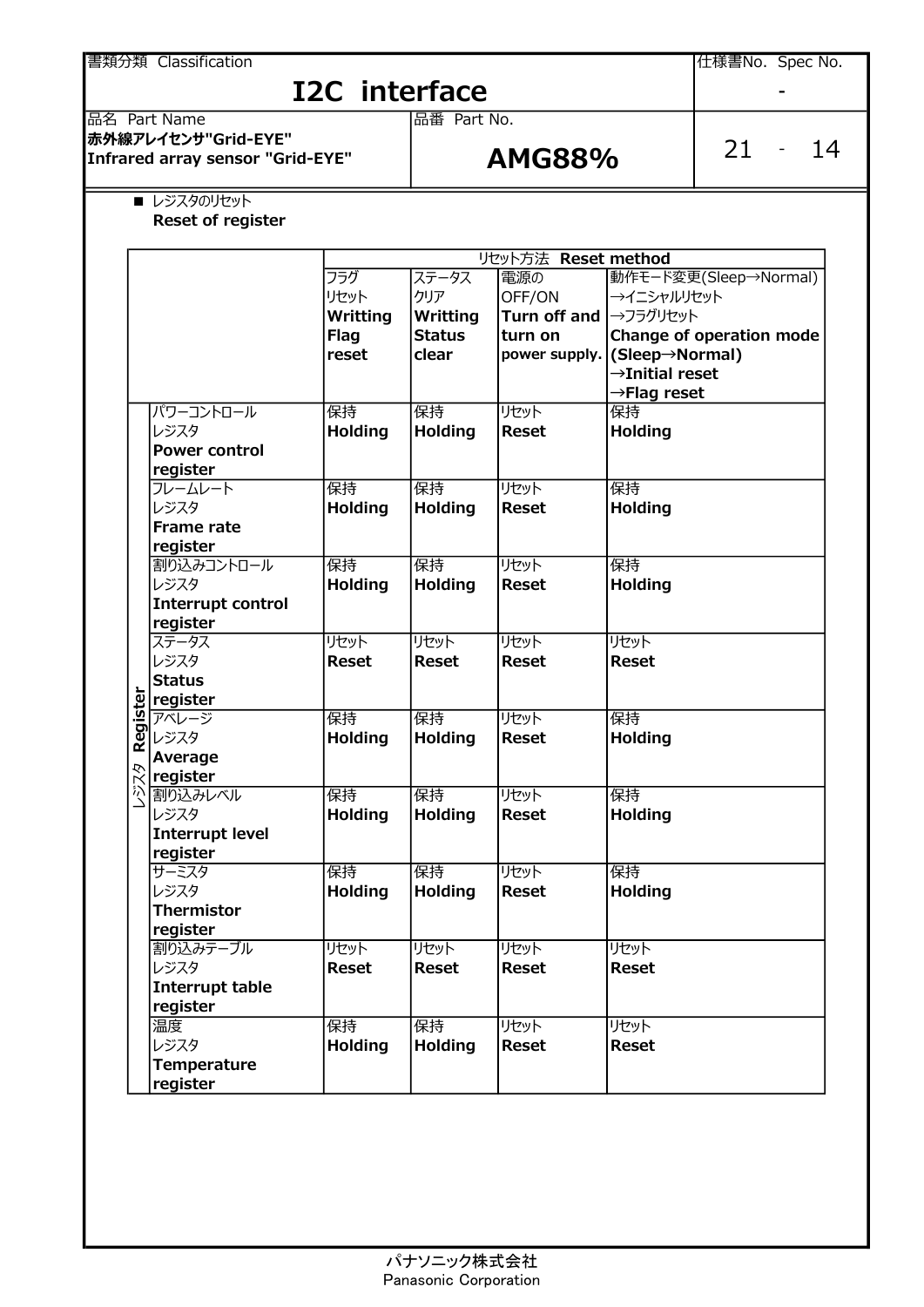書類分類 Classification しかします しかし しゅうしょう しんしゃ しんしゃ しんしゃ しんしょう しんしょう しんしょう しんしょう しんしょう

## **I2C** interface

### 品名 Part Name 品番 Part No. 赤外線アレイセンサ"Grid-EYE" Infrared array sensor "Grid-EYE"  $AMGS8\%$

|--|--|

■ レジスタマップ

### Register MAP

任意に設定可能なレジスタを示します。

出力異常となる恐れがありますので、指定以外のレジスタ、ビットに書き込まないで下さい。 なお、I2Cのリセットに関しましては、以下の通りです。

SCLラインに9クロック以上のダミークロックを送信 (SDAラインは、"H"状態を保持) 後、

ストップコンディションを送信して下さい。

Registers shown below are possible to be set optionally.

Take care to avoid writing register and bit which are not specified, it may cause of Making proper operation impossible and causing a deterioration in its performance. The method of resetting I2C line is shown below.

Send the dummy clock more than 9 clock on SCL line.(SDA line is kept "High" level.) After that, send the stop condition.

| アドレス           | レジスタ         | Read           | 説明                                           | 初期値                  |
|----------------|--------------|----------------|----------------------------------------------|----------------------|
| <b>Address</b> | Register     | /Write         | <b>Description</b>                           | <b>Initial value</b> |
| 0x00           | <b>PCLT</b>  | R/W            | パワーコントロールレジスタ設定                              | 0x00                 |
|                |              |                | <b>Setting Power control register</b>        |                      |
|                |              |                | (Normal, sleep)                              |                      |
| 0x01           | <b>RST</b>   | W              | リセットレジスタ                                     |                      |
|                |              |                | <b>Reset register</b>                        |                      |
| 0x02           | <b>FPSC</b>  | R/W            | フレームレートレジスタ設定                                | 0x00                 |
|                |              |                | Setting frame rate register                  |                      |
| 0x03           | <b>INTC</b>  | R/W            | 割り込みコントロールレジスタ設定                             | 0x00                 |
|                |              |                | Setting interrupt control register           |                      |
| 0x04           | <b>STAT</b>  | $\overline{R}$ | ステータスレジスタ                                    | 0x00                 |
|                |              |                | <b>Status register</b>                       |                      |
| 0x05           | <b>SCLR</b>  | W              | ステータスクリアレジスタ                                 | 0x00                 |
|                |              |                | Status clear register                        |                      |
| 0x06           |              |                | <b>Reserved</b>                              |                      |
| 0x07           | <b>AVE</b>   | R/W            | アベレージレジスタ設定                                  |                      |
|                |              |                | Setting verage register                      |                      |
| 0x08           | <b>INTHL</b> | R/W            | 割込み上限値 (下位)設定                                | 0x00                 |
|                |              |                | Setting interrupt upper value (Lower level)  |                      |
| 0x09           | <b>INTHH</b> | R/W            | 割込み上限値 (上位)設定                                | 0x00                 |
|                |              |                | Setting interrupt upper value (Upper level)  |                      |
| 0x0A           | <b>INTLL</b> | R/W            | 割込み下限値 (下位)設定                                | 0x00                 |
|                |              |                | Setting interrupt lower value (Lower level)  |                      |
| 0x0B           | <b>INTLH</b> | R/W            | 割込み下限値 (上位)設定                                | 0x00                 |
|                |              |                | Setting interrupt lower value (Upper level)  |                      |
| 0x0C           | <b>INTSL</b> | R/W            | 割込みヒステリシス下限値 (下位)設定                          | 0x00                 |
|                |              |                | Setting interrupt hysteresis lower value     |                      |
|                |              |                | (Lower Level)                                |                      |
| 0x0D           | <b>INTSH</b> | R/W            | 割込みヒステリシス上限値(上位)設定                           | 0x00                 |
|                |              |                | Setting interrupt hysteresis upper value     |                      |
|                |              |                | (Upper Level)                                |                      |
| 0x0E           | <b>TTHL</b>  | $\overline{R}$ | サーミスタ出力値 (下位)                                | $\overline{a}$       |
|                |              |                | <b>Thermistor Output Value (Lower level)</b> |                      |
| 0x0F           | <b>TTHH</b>  | $\overline{R}$ | サーミスタ出力値 (上位)                                |                      |
|                |              |                | Thermistor Output Value (Upper level)        |                      |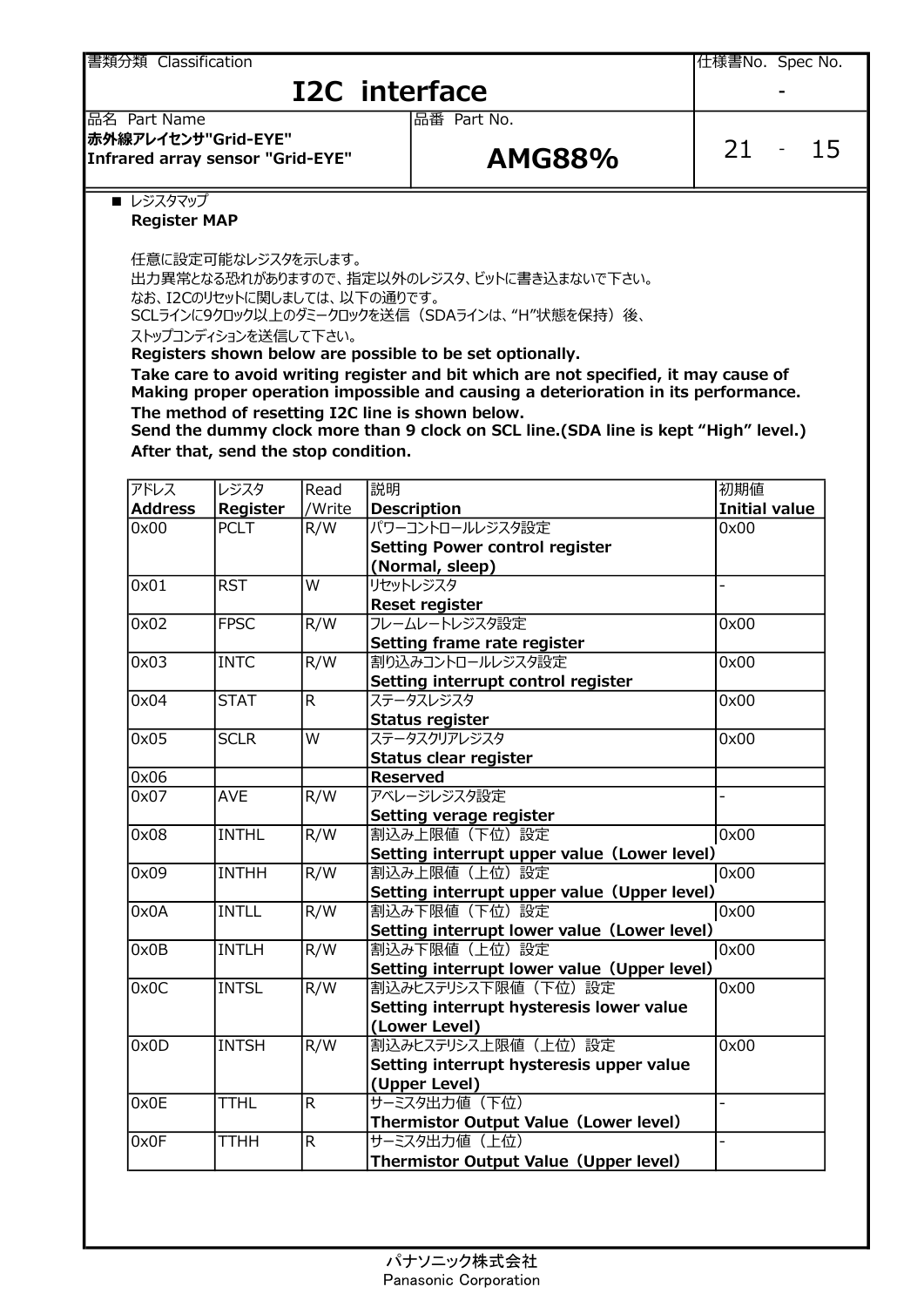<u>書類分類 Classification スタックス こころの こころについては、こころのことを実現分類</u> Classification したは、このことを実現することを

# $\frac{12C \text{ interface}}{\frac{12C}{12C \text{ Rate Part No.}}}$

| アドレス           | レジスタ             | Read           | 説明                                 | 初期値                  |
|----------------|------------------|----------------|------------------------------------|----------------------|
| <b>Address</b> | Register         | /Write         | <b>Description</b>                 | <b>Initial value</b> |
| 0x10           | INT <sub>0</sub> | R.             | 画素1~8の割込み結果                        | 0x00                 |
|                |                  |                | Pixel 1~8 Interrupt Result         |                      |
| 0x11           | INT1             | R              | 画素9~16の割込み結果                       | 0x00                 |
|                |                  |                | Pixel 9~16 Interrupt Result        |                      |
| 0x12           | INT <sub>2</sub> | R              | 画素17~24の割込み結果                      | 0x00                 |
|                |                  |                | Pixel 17~24 Interrupt Result       |                      |
| 0x13           | INT3             | R              | 画素25~32の割込み結果                      | 0x00                 |
|                |                  |                | Pixel 25~32 Interrupt Result       |                      |
| 0x14           | INT4             | R.             | 画素33~40の割込み結果                      | 0x00                 |
|                |                  |                | Pixel 33~40 Interrupt Result       |                      |
| 0x15           | INT5             | R              | 画素41~48の割込み結果                      | 0x00                 |
|                |                  |                | Pixel 41~48 Interrupt Result       |                      |
| 0x16           | INT6             | R.             | 画素49~56の割込み結果                      | 0x00                 |
|                |                  |                | Pixel 49~56 Interrupt Result       |                      |
| 0x17           | INT7             | R.             | 画素57~64の割込み結果                      | 0x00                 |
|                |                  |                | Pixel 57~64 Interrupt Result       |                      |
| 0x06           |                  |                | <b>Reserved</b>                    |                      |
| 0x18           |                  |                | <b>Reserved</b>                    |                      |
| 0x19           |                  |                | <b>Reserved</b>                    |                      |
| 0x1A           |                  |                | <b>Reserved</b>                    |                      |
| 0x1B           |                  |                | <b>Reserved</b>                    |                      |
| 0x1C           |                  |                | <b>Reserved</b>                    |                      |
| 0x1D           |                  |                | <b>Reserved</b>                    |                      |
| 0x1E           |                  |                | <b>Reserved</b>                    |                      |
| 0x1F           |                  |                | アベレージレジスタ設定                        |                      |
|                |                  |                | Setting average mode.              |                      |
| 0x80           | <b>T01L</b>      | R.             | 画素1の出力値 (下位)                       | 0x00                 |
|                |                  |                | Pixel 1 Output Value (Lower Level) |                      |
| 0x81           | <b>T01H</b>      | $\overline{R}$ | 画素1の出力値 (上位)                       | 0x00                 |
|                |                  |                | Pixel 1 Output Value (Upper Level) |                      |
| 0x82           | <b>T02L</b>      | $\overline{R}$ | 画素2の出力値 (下位)                       | 0x00                 |
|                |                  |                | Pixel 2 Output Value (Lower Level) |                      |
| 0x83           | <b>T02H</b>      | $\overline{R}$ | 画素2の出力値 (上位)                       | 0x00                 |
|                |                  |                | Pixel 2 Output Value (Upper Level) |                      |
| 0x84           | <b>T03L</b>      | R.             | 画素3の出力値 (下位)                       | 0x00                 |
|                |                  |                | Pixel 3 Output Value (Lower Level) |                      |
| 0x85           | T03H             | R.             | 画素3の出力値 (上位)                       | 0x00                 |
|                |                  |                | Pixel 3 Output Value (Upper Level) |                      |
| 0x86           | <b>T04L</b>      | $\overline{R}$ | 画素4の出力値 (下位)                       | 0x00                 |
|                |                  |                | Pixel 4 Output Value (Lower Level) |                      |
| 0x87           | T04H             | R.             | 画素4の出力値 (上位)                       | 0x00                 |
|                |                  |                | Pixel 4 Output Value (Upper Level) |                      |
| 0x88           | <b>T05L</b>      | R.             | 画素5の出力値 (下位)                       | 0x00                 |
|                |                  |                | Pixel 5 Output Value (Lower Level) |                      |
| 0x89           | <b>T05H</b>      | R.             | 画素5の出力値 (上位)                       | 0x00                 |
|                |                  |                | Pixel 5 Output Value (Upper Level) |                      |
| 0x8A           | <b>T06L</b>      | R.             | 画素6の出力値 (下位)                       | 0x00                 |
|                |                  |                | Pixel 6 Output Value (Lower Level) |                      |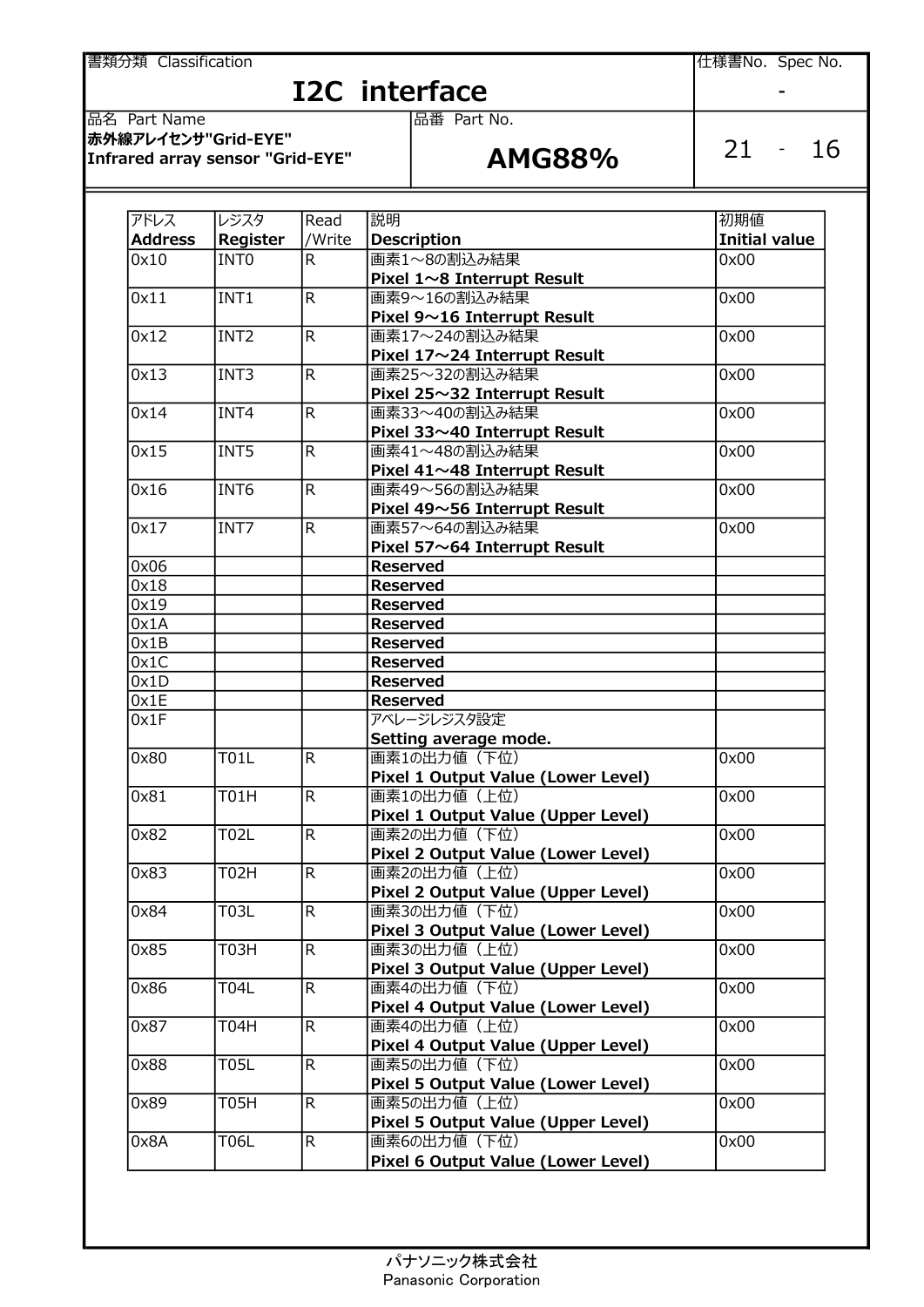**書類分類 Classification contract of the Classification** contract of the Classification contract of the Classification

# $\frac{12C \text{ interface}}{\frac{12C}{12C \text{ Rate Part No.}}}$

| アドレス           | レジスタ               | Read           | 説明                                                   | 初期値                  |
|----------------|--------------------|----------------|------------------------------------------------------|----------------------|
| <b>Address</b> | Register           | /Write         | <b>Description</b>                                   | <b>Initial value</b> |
| 0x8B           | <b>T06H</b>        | R.             | 画素6の出力値 (上位)                                         | 0x00                 |
|                |                    |                | Pixel 6 Output Value (Upper Level)                   |                      |
| 0x8C           | <b>T07L</b>        | R.             | 画素7の出力値 (下位)                                         | 0x00                 |
|                |                    |                | Pixel 7 Output Value (Lower Level)                   |                      |
| 0x8D           | $\overline{T}$ 07H | R              | 画素7の出力値 (上位)                                         | 0x00                 |
|                |                    |                | Pixel 7 Output Value (Upper Level)                   |                      |
| 0x8E           | <b>T08L</b>        | $\overline{R}$ | 画素8の出力値 (下位)                                         | 0x00                 |
|                |                    |                | Pixel 8 Output Value (Lower Level)                   |                      |
| 0x8F           | <b>T08H</b>        | R              | 画素8の出力値 (上位)                                         | 0x00                 |
|                |                    |                | Pixel 8 Output Value (Upper Level)                   |                      |
| 0x90           | T09L               | $\overline{R}$ | 画素9の出力値 (下位)                                         | 0x00                 |
|                |                    |                | Pixel 9 Output Value (Lower Level)                   |                      |
| 0x91           | <b>T09H</b>        | $\overline{R}$ | 画素9の出力値 (上位)                                         | 0x00                 |
|                |                    |                | Pixel 9 Output Value (Upper Level)                   |                      |
| 0x92           | <b>T10L</b>        | R.             | 画素10の出力値 (下位)                                        | 0x00                 |
|                |                    |                | Pixel 10 Output Value (Lower Level)                  |                      |
| 0x93           | <b>T10H</b>        | R              | 画素10の出力値 (上位)                                        | 0x00                 |
|                |                    |                | Pixel 10 Output Value (Upper Level)                  |                      |
| 0x94           | <b>T11L</b>        | R.             | 画素11の出力値 (下位)                                        | 0x00                 |
|                |                    |                | Pixel 11 Output Value (Lower Level)                  |                      |
| 0x95           | <b>T11H</b>        | R              | 画素11の出力値 (上位)                                        | 0x00                 |
|                |                    |                |                                                      |                      |
| 0x96           | <b>T12L</b>        | R.             | Pixel 11 Output Value (Upper Level)<br>画素12の出力値 (下位) | 0x00                 |
|                |                    |                |                                                      |                      |
|                | <b>T12H</b>        |                | Pixel 12 Output Value (Lower Level)<br>画素12の出力値 (上位) |                      |
| 0x97           |                    | R              |                                                      | 0x00                 |
|                |                    |                | Pixel 12 Output Value (Upper Level)                  |                      |
| 0x98           | <b>T13L</b>        | $\overline{R}$ | 画素13の出力値 (下位)                                        | 0x00                 |
|                |                    |                | Pixel 13 Output Value (Lower Level)                  |                      |
| 0x99           | <b>T13H</b>        | $\overline{R}$ | 画素13の出力値 (上位)                                        | 0x00                 |
|                |                    |                | Pixel 13 Output Value (Upper Level)                  |                      |
| 0x9A           | <b>T14L</b>        | $\overline{R}$ | 画素14の出力値 (下位)                                        | 0x00                 |
|                |                    |                | Pixel 14 Output Value (Lower Level)                  |                      |
| 0x9B           | <b>T14H</b>        | R              | 画素14の出力値 (上位)                                        | 0x00                 |
|                |                    |                | Pixel 14 Output Value (Upper Level)                  |                      |
| 0x9C           | <b>T15L</b>        | $\mathsf{R}$   | 画素15の出力値 (下位)                                        | 0x00                 |
|                |                    |                | Pixel 15 Output Value (Lower Level)                  |                      |
| 0x9D           | <b>T15H</b>        | $\overline{R}$ | 画素15の出力値 (上位)                                        | 0x00                 |
|                |                    |                | Pixel 15 Output Value (Upper Level)                  |                      |
| 0x9E           | <b>T16L</b>        | R              | 画素16の出力値 (下位)                                        | 0x00                 |
|                |                    |                | Pixel 16 Output Value (Lower Level)                  |                      |
| 0x9F           | <b>T16H</b>        | R.             | 画素16の出力値 (上位)                                        | 0x00                 |
|                |                    |                | Pixel 16 Output Value (Upper Level)                  |                      |
| 0xA0           | T17L               | R              | 画素17の出力値 (下位)                                        | 0x00                 |
|                |                    |                | Pixel 17 Output Value (Lower Level)                  |                      |
| 0xA1           | T17H               | $\overline{R}$ | 画素17の出力値 (上位)                                        | 0x00                 |
|                |                    |                | Pixel 17 Output Value (Upper Level)                  |                      |
| 0xA2           | <b>T18L</b>        | R.             | 画素18の出力値 (下位)                                        | 0x00                 |
|                |                    |                | Pixel 18 Output Value (Lower Level)                  |                      |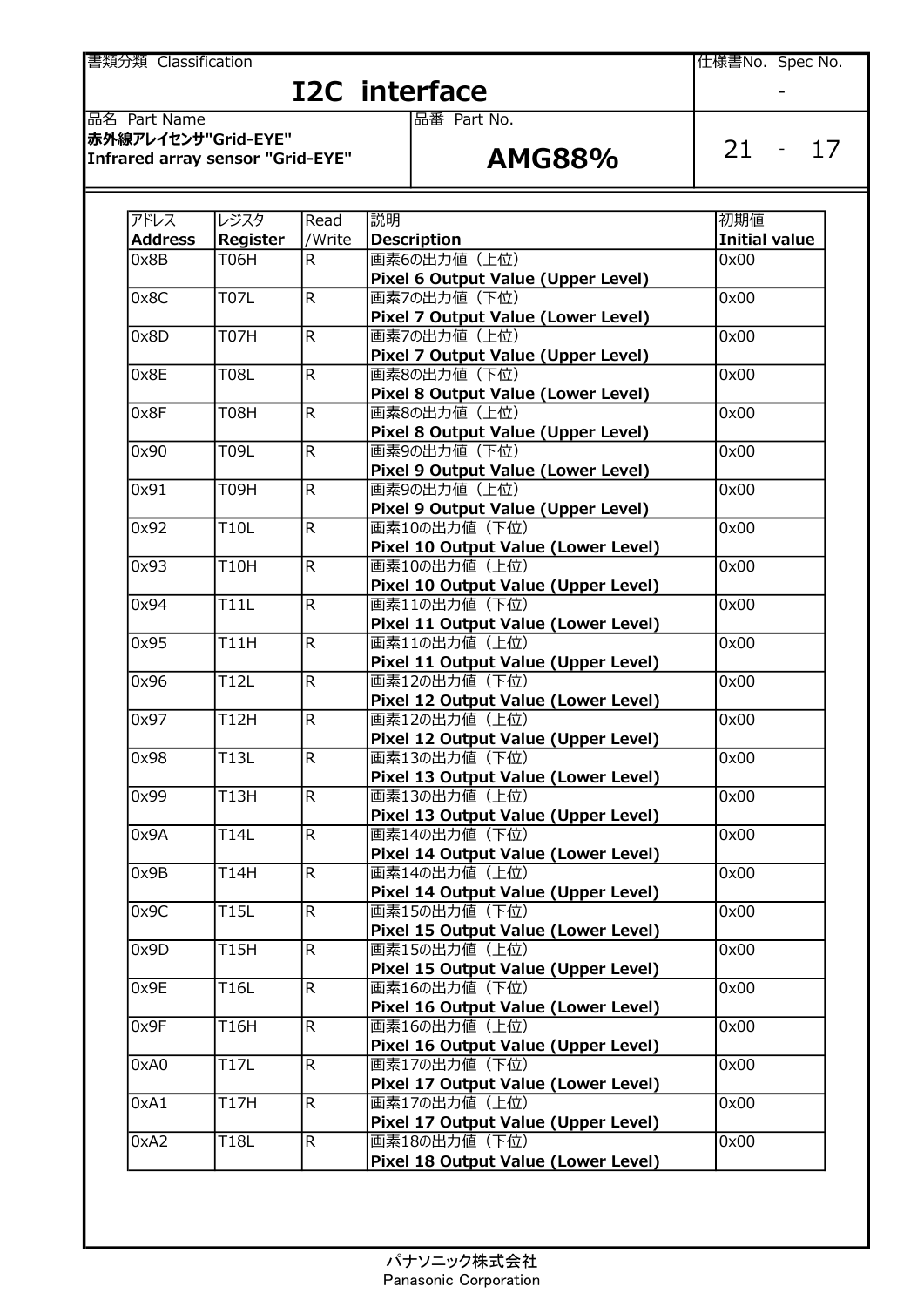**書類分類 Classification contract of the Classification** contract of the Classification contract of the Classification

# I2C interface<br> **Example 3** Part No.

| アドレス           | レジスタ              | Read           | 説明                                  | 初期値                  |
|----------------|-------------------|----------------|-------------------------------------|----------------------|
| <b>Address</b> | Register          | /Write         | <b>Description</b>                  | <b>Initial value</b> |
| 0xA3           | <b>T18H</b>       | R.             | 画素18の出力値 (上位)                       | 0x00                 |
|                |                   |                | Pixel 18 Output Value (Upper Level) |                      |
| 0xA4           | <b>T19L</b>       | $\overline{R}$ | 画素19の出力値 (下位)                       | 0x00                 |
|                |                   |                | Pixel 19 Output Value (Lower Level) |                      |
| 0xA5           | <b>T19H</b>       | $\overline{R}$ | 画素19の出力値 (上位)                       | 0x00                 |
|                |                   |                | Pixel 19 Output Value (Upper Level) |                      |
| 0xA6           | <b>T20L</b>       | $\overline{R}$ | 画素20の出力値 (下位)                       | 0x00                 |
|                |                   |                | Pixel 20 Output Value (Lower Level) |                      |
| 0xA7           | <b>T20H</b>       | $\overline{R}$ | 画素20の出力値 (上位)                       | 0x00                 |
|                |                   |                | Pixel 20 Output Value (Upper Level) |                      |
| 0xA8           | <b>T21L</b>       | R.             | 画素21の出力値 (下位)                       | 0x00                 |
|                |                   |                | Pixel 21 Output Value (Lower Level) |                      |
| 0xA9           | <b>T21H</b>       | R.             | 画素21の出力値 (上位)                       | 0x00                 |
|                |                   |                | Pixel 21 Output Value (Upper Level) |                      |
| 0xAA           | <b>T22L</b>       | $\overline{R}$ | 画素22の出力値 (下位)                       | 0x00                 |
|                |                   |                | Pixel 22 Output Value (Lower Level) |                      |
| 0xAB           | <b>T22H</b>       | $\overline{R}$ | 画素22の出力値 (上位)                       | 0x00                 |
|                |                   |                | Pixel 22 Output Value (Upper Level) |                      |
| 0xAC           | <b>T23L</b>       | $\overline{R}$ | 画素23の出力値 (下位)                       | 0x00                 |
|                |                   |                | Pixel 23 Output Value (Lower Level) |                      |
| 0xAD           | T <sub>23</sub> H | $\overline{R}$ | 画素23の出力値 (上位)                       | 0x00                 |
|                |                   |                | Pixel 23 Output Value (Upper Level) |                      |
| 0xAE           | <b>T24L</b>       | $\overline{R}$ | 画素24の出力値 (下位)                       | 0x00                 |
|                |                   |                | Pixel 24 Output Value (Lower Level) |                      |
| 0xAF           | <b>T24H</b>       | $\overline{R}$ | 画素24の出力値 (上位)                       | 0x00                 |
|                |                   |                | Pixel 24 Output Value (Upper Level) |                      |
| 0xB0           | <b>T25L</b>       | R.             | 画素25の出力値 (下位)                       | 0x00                 |
|                |                   |                | Pixel 25 Output Value (Lower Level) |                      |
| 0xB1           | <b>T25H</b>       | $\mathsf{R}$   | 画素25の出力値 (上位)                       | 0x00                 |
|                |                   |                | Pixel 25 Output Value (Upper Level) |                      |
| 0xB2           | <b>T26L</b>       | $\overline{R}$ | 画素26の出力値 (下位)                       | 0x00                 |
|                |                   |                | Pixel 26 Output Value (Lower Level) |                      |
| 0xB3           | <b>T26H</b>       | $\overline{R}$ | 画素26の出力値 (上位)                       | 0x00                 |
|                |                   |                | Pixel 26 Output Value (Upper Level) |                      |
| 0xB4           | <b>T27L</b>       | R.             | 画素27の出力値 (下位)                       | 0x00                 |
|                |                   |                | Pixel 27 Output Value (Lower Level) |                      |
| 0xB5           | <b>T27H</b>       | $\overline{R}$ | 画素27の出力値 (上位)                       | 0x00                 |
|                |                   |                | Pixel 27 Output Value (Upper Level) |                      |
| 0xB6           | <b>T28L</b>       | R.             | 画素28の出力値 (下位)                       | 0x00                 |
|                |                   |                | Pixel 28 Output Value (Lower Level) |                      |
| 0xB7           | <b>T28H</b>       | $\overline{R}$ | 画素28の出力値 (上位)                       | 0x00                 |
|                |                   |                | Pixel 28 Output Value (Upper Level) |                      |
| 0xB8           | T29L              | R.             | 画素29の出力値 (下位)                       | 0x00                 |
|                |                   |                | Pixel 29 Output Value (Lower Level) |                      |
| 0xB9           | <b>T29H</b>       | $\mathsf{R}$   | 画素29の出力値 (上位)                       | 0x00                 |
|                |                   |                | Pixel 29 Output Value (Upper Level) |                      |
| 0xBA           | <b>T30L</b>       | $\mathsf{R}$   | 画素30の出力値 (下位)                       | 0x00                 |
|                |                   |                | Pixel 30 Output Value (Lower Level) |                      |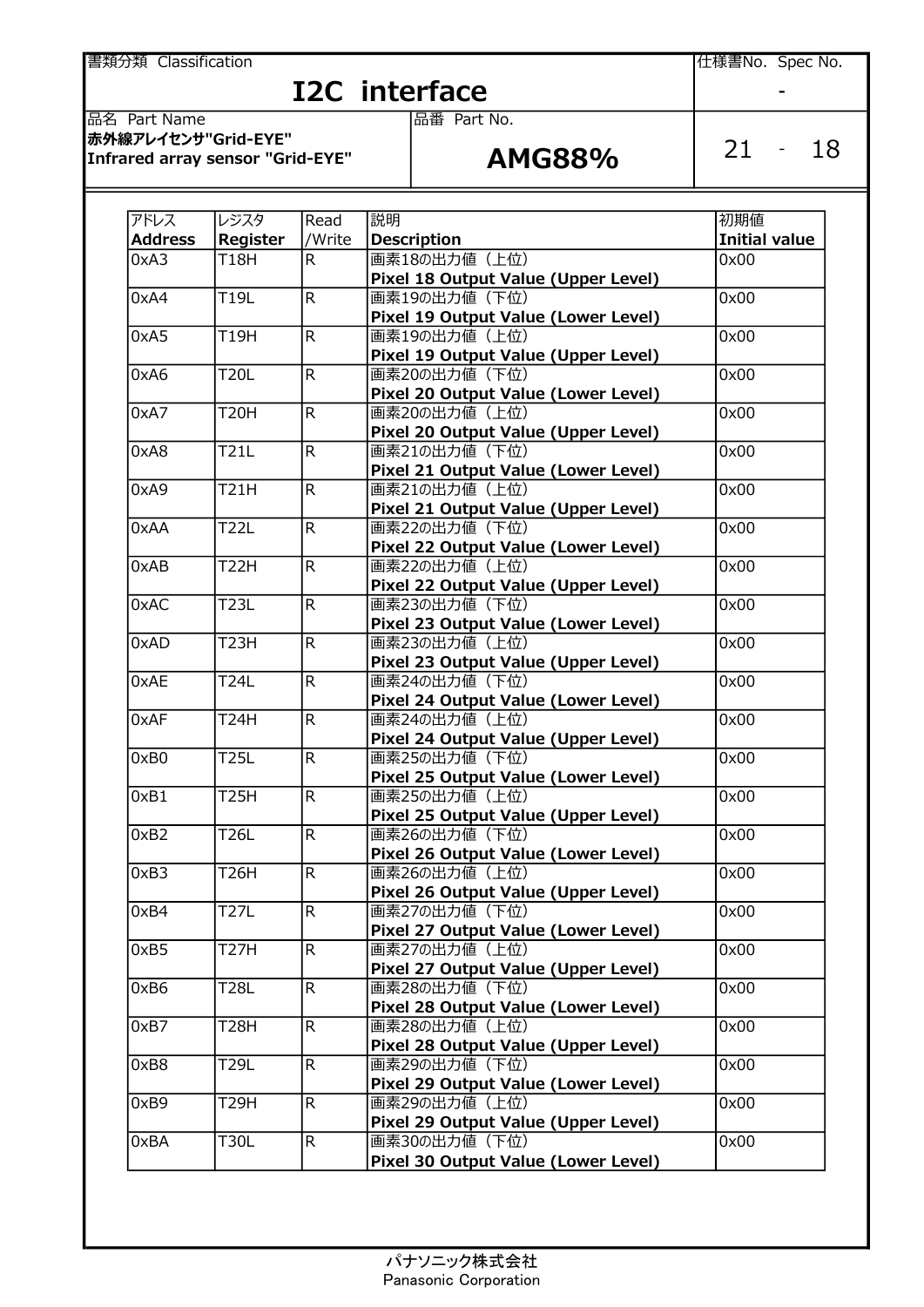**書類分類 Classification contract of the Classification** contract of the Classification contract of the Classification

# I2C interface<br> **Example 3** Part No.

| アドレス           | レジスタ        | Read                    | 説明                                                   | 初期値                  |
|----------------|-------------|-------------------------|------------------------------------------------------|----------------------|
| <b>Address</b> | Register    | /Write                  | <b>Description</b>                                   | <b>Initial value</b> |
| 0xBB           | <b>T30H</b> | R.                      | 画素30の出力値 (上位)                                        | 0x00                 |
|                |             |                         | Pixel 30 Output Value (Upper Level)                  |                      |
| 0xBC           | <b>T31L</b> | $\overline{\mathsf{R}}$ | 画素31の出力値 (下位)                                        | 0x00                 |
|                |             |                         | Pixel 31 Output Value (Lower Level)                  |                      |
| 0xBD           | <b>T31H</b> | R                       | 画素31の出力値 (上位)                                        | 0x00                 |
|                |             |                         | Pixel 31 Output Value (Upper Level)                  |                      |
| 0xBE           | <b>T32L</b> | R                       | 画素32の出力値 (下位)                                        | 0x00                 |
|                |             |                         | Pixel 32 Output Value (Lower Level)                  |                      |
| 0xBF           | T32H        | R                       | 画素32の出力値 (上位)                                        | 0x00                 |
|                |             |                         | Pixel 32 Output Value (Upper Level)                  |                      |
| 0xC0           | <b>T33L</b> | R                       | 画素33の出力値 (下位)                                        | 0x00                 |
|                |             |                         | Pixel 33 Output Value (Lower Level)                  |                      |
| 0xC1           | <b>T33H</b> | R                       | 画素33の出力値 (上位)                                        | 0x00                 |
|                |             |                         | Pixel 33 Output Value (Upper Level)                  |                      |
| 0xC2           | <b>T34L</b> | R                       | 画素34の出力値 (下位)                                        | 0x00                 |
|                |             |                         | Pixel 34 Output Value (Lower Level)                  |                      |
| 0xC3           | T34H        | R                       | 画素34の出力値 (上位)                                        | 0x00                 |
|                |             |                         | Pixel 34 Output Value (Upper Level)                  |                      |
| 0xC4           | <b>T35L</b> | $\overline{\mathsf{R}}$ | 画素35の出力値 (下位)                                        | 0x00                 |
|                |             |                         | Pixel 35 Output Value (Lower Level)                  |                      |
| 0xC5           | <b>T35H</b> | R                       | 画素35の出力値 (上位)                                        | 0x00                 |
|                |             |                         | Pixel 35 Output Value (Upper Level)                  |                      |
| 0xC6           | <b>T36L</b> | R                       | 画素36の出力値 (下位)                                        | 0x00                 |
|                |             |                         | Pixel 36 Output Value (Lower Level)                  |                      |
| 0xC7           | <b>T36H</b> | R                       | 画素36の出力値 (上位)                                        | 0x00                 |
|                |             |                         | Pixel 36 Output Value (Upper Level)                  |                      |
| 0xC8           | <b>T37L</b> | $\overline{\mathsf{R}}$ | 画素37の出力値 (下位)                                        | 0x00                 |
|                |             |                         | Pixel 37 Output Value (Lower Level)                  |                      |
| 0xC9           | <b>T37H</b> | $\overline{\mathsf{R}}$ | 画素37の出力値 (上位)                                        | 0x00                 |
|                |             |                         | Pixel 37 Output Value (Upper Level)                  |                      |
| 0xCA           | <b>T38L</b> | $\overline{\mathsf{R}}$ | 画素38の出力値 (下位)                                        | 0x00                 |
|                |             |                         | Pixel 38 Output Value (Lower Level)                  |                      |
| 0xCB           | <b>T38H</b> | $\overline{\mathsf{R}}$ | 画素38の出力値 (上位)                                        | 0x00                 |
|                |             |                         | Pixel 38 Output Value (Upper Level)                  |                      |
| 0xCC           | T39L        | R.                      | 画素39の出力値 (下位)                                        | 0x00                 |
|                |             |                         | Pixel 39 Output Value (Lower Level)                  |                      |
| 0xCD           | T39H        | R                       | 画素39の出力値 (上位)                                        | 0x00                 |
|                |             |                         | Pixel 39 Output Value (Upper Level)                  |                      |
| 0xCE           | <b>T40L</b> | R.                      | 画素40の出力値 (下位)                                        | 0x00                 |
|                |             |                         | Pixel 40 Output Value (Lower Level)                  |                      |
| 0xCF           | T40H        | R.                      | 画素40の出力値 (上位)                                        | 0x00                 |
|                |             |                         |                                                      |                      |
|                | T41L        | $\mathsf{R}$            | Pixel 40 Output Value (Upper Level)<br>画素41の出力値 (下位) | 0x00                 |
| 0xD0           |             |                         |                                                      |                      |
|                |             |                         | Pixel 41 Output Value (Lower Level)                  |                      |
| 0xD1           | T41H        | $\mathsf{R}$            | 画素41の出力値 (上位)                                        | 0x00                 |
|                |             |                         | Pixel 41 Output Value (Upper Level)                  |                      |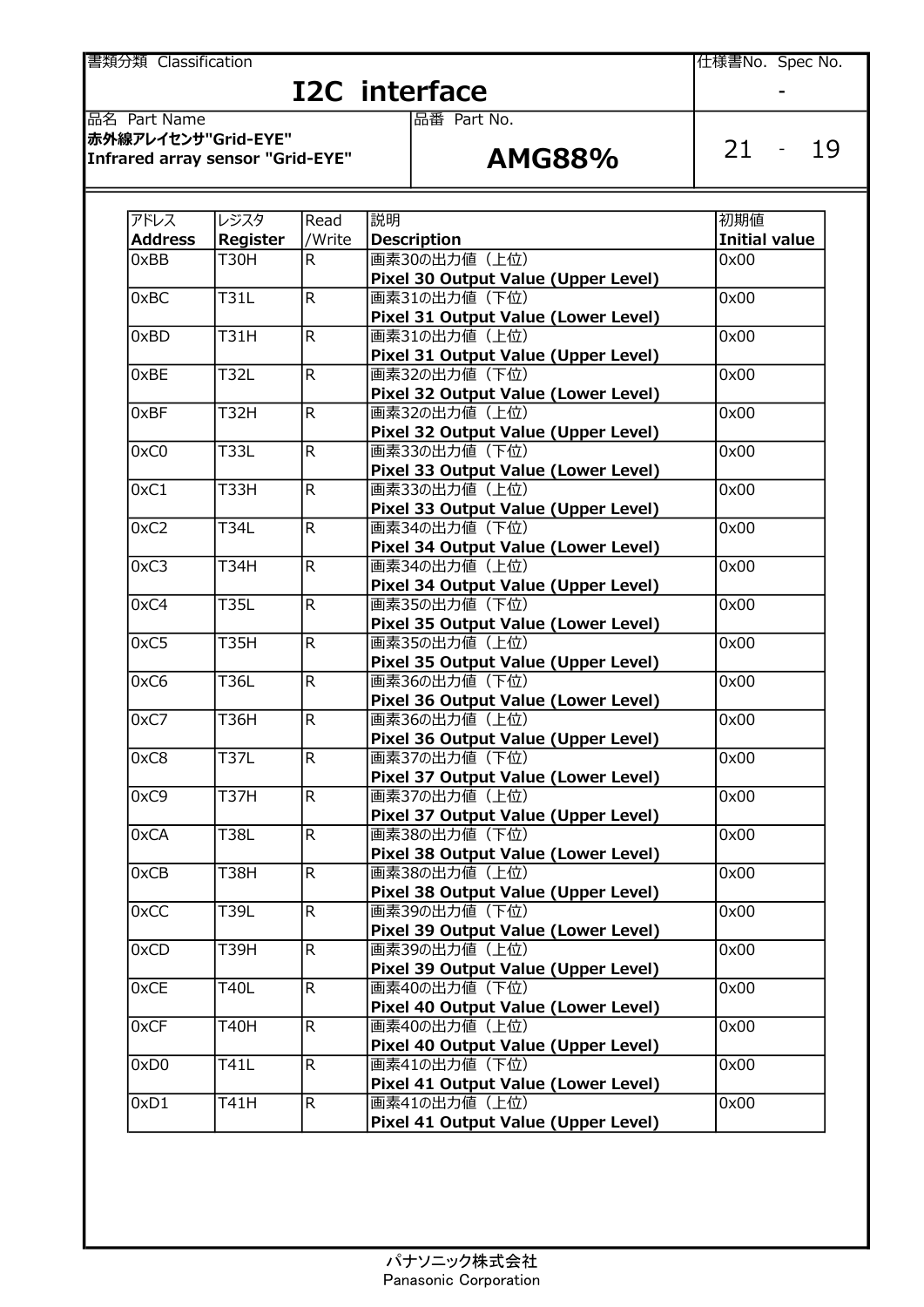書類分類 Classification さらについて しょうしょう しゅうしょう しんしゃ しんぱまい しんぽうしょう しょうしょう

# **I2C** interface

品名 Part Name 品番 Part No. 赤外線アレイセンサ"Grid-EYE"  $\frac{1}{2}$  arrows that is the contract that  $\frac{1}{2}$  arrows arrow and  $\frac{1}{2}$  arrows arrow is a sensor "Grid-EYE"

アドレス |レジスタ |Read |説明 | アドレス |初期値 | Address Register //Write Description Initial value 0xD2 T42L R 画素42の出力値(下位) 0x00 Pixel 42 Output Value (Lower Level) 0xD3 T42H R 画素42の出力値 (上位) 0x00 Pixel 42 Output Value (Upper Level) 0xD4 T43L R 画素43の出力値(下位) 0x00 Pixel 43 Output Value (Lower Level) 0xD5 T43H R 画素43の出力値(上位) 0x00 Pixel 43 Output Value (Upper Level) 0xD6 T44L R 画素44の出力値(下位) 0x00 Pixel 44 Output Value (Lower Level) 0xD7 T44H R 画素44の出力値 (上位) 10x00 Pixel 44 Output Value (Upper Level) 0xD8 T45L R 画素45の出力値(下位) 0x00 Pixel 45 Output Value (Lower Level) 0xD9 T45H R 画素45の出力値(上位) 0x00 Pixel 45 Output Value (Upper Level) 0xDA T46L R 画素46の出力値(下位) 0x00 Pixel 46 Output Value (Lower Level) **OxDB T46H R 画素46の出力値 (上位)** 10x00 Pixel 46 Output Value (Upper Level) 0xDC T47L R 画素47の出力値(下位) 0x00 Pixel 47 Output Value (Lower Level) 0xDD T47H R 画素47の出力値(上位) 0x00 Pixel 47 Output Value (Upper Level) 0xDE T48L R 画素48の出力値 (下位) 0x00 Pixel 48 Output Value (Lower Level) 0xDF T48H R 画素48の出力値(上位) 0x00 Pixel 48 Output Value (Upper Level) 0xE0 T49L R 画素49の出力値(下位) 0x00 Pixel 49 Output Value (Lower Level) 0xE1 T49H R 画素49の出力値(上位) 0x00 Pixel 49 Output Value (Upper Level) 0xE2 T50L R 画素50の出力値(下位) 0x00 Pixel 50 Output Value (Lower Level) 0xE3 T50H R 画素50の出力値(上位) 10x00 Pixel 50 Output Value (Upper Level) 0xE4 T51L R 画素51の出力値 (下位) 10x00 Pixel 51 Output Value (Lower Level) 0xE5 T51H R 画素51の出力値(上位) 0x00 Pixel 51 Output Value (Upper Level) 0xE6 | T52L | R | 画素52の出力値 (下位) | 0x00 | 0x00 Pixel 52 Output Value (Lower Level) 0xE7 T52H R 画素52の出力値 (上位) 10x00 Pixel 52 Output Value (Upper Level) 0xE8 T53L R 画素53の出力値(下位) 0x00 Pixel 53 Output Value (Lower Level)